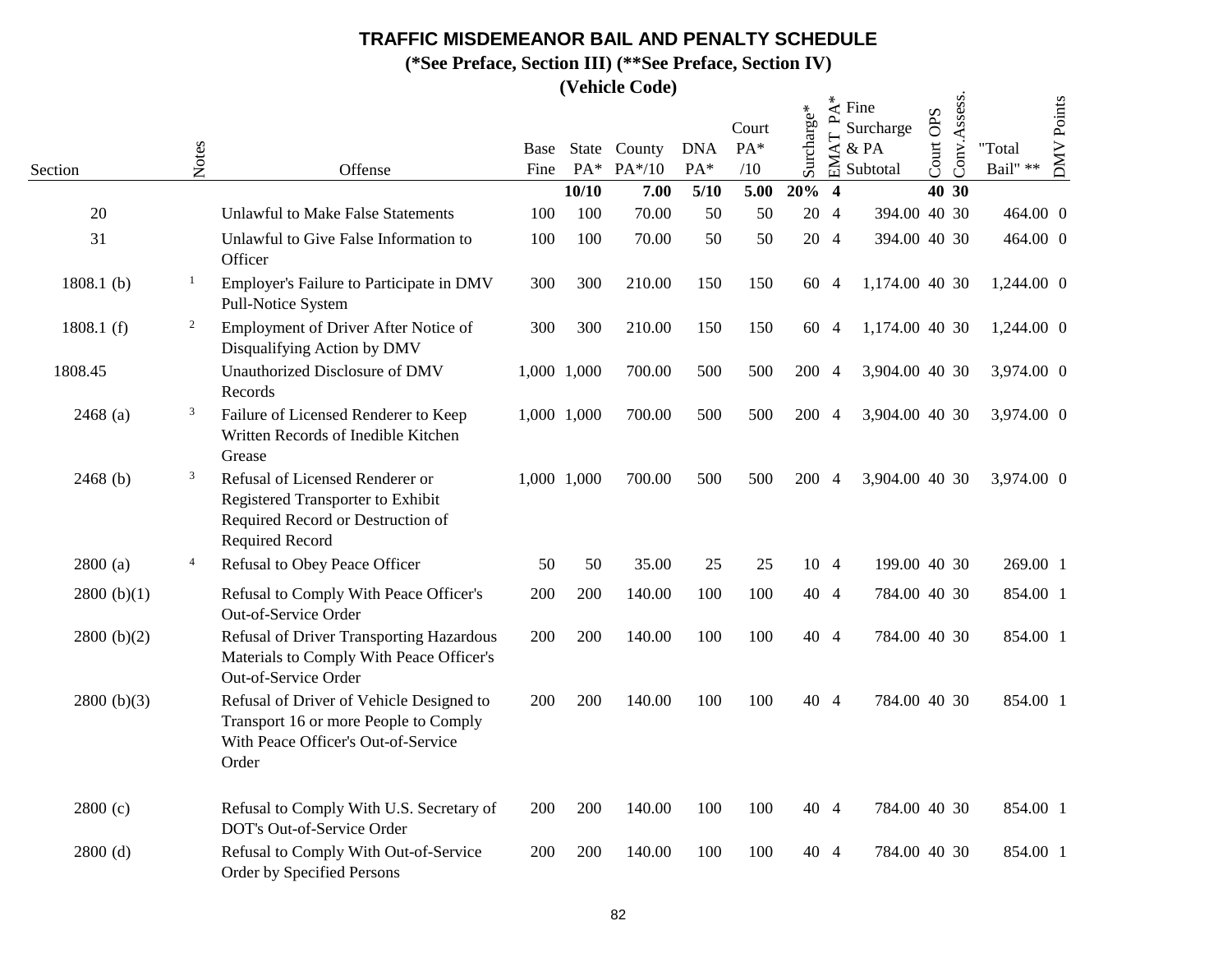**(\*See Preface, Section III) (\*\*See Preface, Section IV)**

|                 |        |                                                                                                               |              |             | $($ v chilic Couc)               |                   |                     |            |                                        |                                       |                     |              |                                           |                   |
|-----------------|--------|---------------------------------------------------------------------------------------------------------------|--------------|-------------|----------------------------------|-------------------|---------------------|------------|----------------------------------------|---------------------------------------|---------------------|--------------|-------------------------------------------|-------------------|
| Section         | Notes  | Offense                                                                                                       | Base<br>Fine | $PA*$       | State County<br>$PA*/10$         | <b>DNA</b><br>PA* | Court<br>PA*<br>/10 | Surcharge* | $\mathbf{A}^*$<br>$\mathbf{p}$<br>EMAT | Fine<br>Surcharge<br>& PA<br>Subtotal | <b>OPS</b><br>Court | Conv.Assess. | "Total<br>Bail" $\ast\ast$                | <b>DMV</b> Points |
|                 |        |                                                                                                               |              | 10/10       | 7.00                             | 5/10              | 5.00                | 20%        | $\overline{\mathbf{4}}$                |                                       | 40 30               |              |                                           |                   |
| $2800.1$ (a,b)  |        | Fleeing Peace Officer Prohibited                                                                              | 500          | 500         | 350.00                           | 250               | 250                 | 100 4      |                                        | 1,954.00 40 30                        |                     |              | 2,024.00 1                                |                   |
| $2800.2$ (a)    |        | Fleeing Peace Officer-Reckless<br>Driving With Disregard for Safety<br>Involved                               |              | 1,000 1,000 | 700.00                           | 500               | 500                 | 200 4      |                                        | 3,904.00 40 30                        |                     |              | 3,974.00 2                                |                   |
| 2800.3          | 5      | Fleeing Peace Officer/Causing Injury                                                                          |              |             | 5,000 5,000 3,500.00             | 2,500             |                     |            |                                        |                                       |                     |              | 2,500 1,000 4 19,504.00 40 30 19,574.00 2 |                   |
| 2800.4          | 6      | Driving Opposite to Direction of Lawfully<br>Moving Traffic While Fleeing Peace<br>Officer                    |              |             | 3,000 3,000 2,100.00 1,500 1,500 |                   |                     |            |                                        |                                       |                     |              | 600 4 11,704.00 40 30 11,774.00 1         |                   |
| 2801            | $\tau$ | Refusal to Obey Firefighter Prohibited                                                                        | 50           | 50          | 35.00                            | 25                | 25                  | 10 4       |                                        | 199.00 40 30                          |                     |              | 269.00 1                                  |                   |
| 2803(a)         | 8      | Refusal to Adjust Unsafe or Unlawful<br>Load                                                                  | 50           | 50          | 35.00                            | 25                | 25                  | 10 4       |                                        | 199.00 40 30                          |                     |              | 269.00 1                                  |                   |
| 2803(b)         | 8      | Failure to Submit Weight Certificate or Bill<br>of Lading to Officer                                          | 50           | 50          | 35.00                            | 25                | 25                  | 10 4       |                                        | 199.00 40 30                          |                     |              | 269.00 1                                  |                   |
| 2813            |        | Commercial Vehicle Inspection<br>Required                                                                     | 25           | 30          | 21.00                            | 15                | 15                  |            | 54                                     | 115.00 40 30                          |                     |              | 185.00 0                                  |                   |
| 4461 $(b)$      | 9      | Improper Use of Disabled Person<br>Placard                                                                    | 250          | 250         | 175.00                           | 125               | 125                 | 50 4       |                                        | 979.00 40 30                          |                     |              | 1,049.00 0                                |                   |
| 4461 (c)        | 10     | Improper Display/Presentation of Disabled<br>Person Placard                                                   | 250          | 250         | 175.00                           | 125               | 125                 | 50 4       |                                        | 979.00 40 30                          |                     |              | 1,049.00 0                                |                   |
| 4461 (d)        | 10     | Improper Use of Special Identification<br>Plate                                                               | 250          | 250         | 175.00                           | 125               | 125                 | 50 4       |                                        | 979.00 40 30                          |                     |              | 1,049.00 0                                |                   |
| 4462.5          |        | Unlawful Display of Evidence of<br>Registration With Intent to Avoid<br>Compliance                            | 150          | 150         | 105.00                           | 75                | 75                  | 30 4       |                                        | 589.00 40 30                          |                     |              | 659.00 0                                  |                   |
| 4463 $(b)(1-3)$ | 11     | Unlawful Forgery, Passing, Possession, or<br>Sale of Disabled Person Placard With<br>Fraudulent Intent        | 500          | 500         | 350.00                           | 250               | 250                 | 100 4      |                                        | 1,954.00 40 30                        |                     |              | 2,024.00 0                                |                   |
| 4463 (c)        | 12     | Unlawful Display of Forged, Counterfeit,<br>or False Disabled Person Placard With<br><b>Fraudulent Intent</b> | 250          | 250         | 175.00                           | 125               | 125                 | 50 4       |                                        | 979.00 40 30                          |                     |              | 1,049.00 0                                |                   |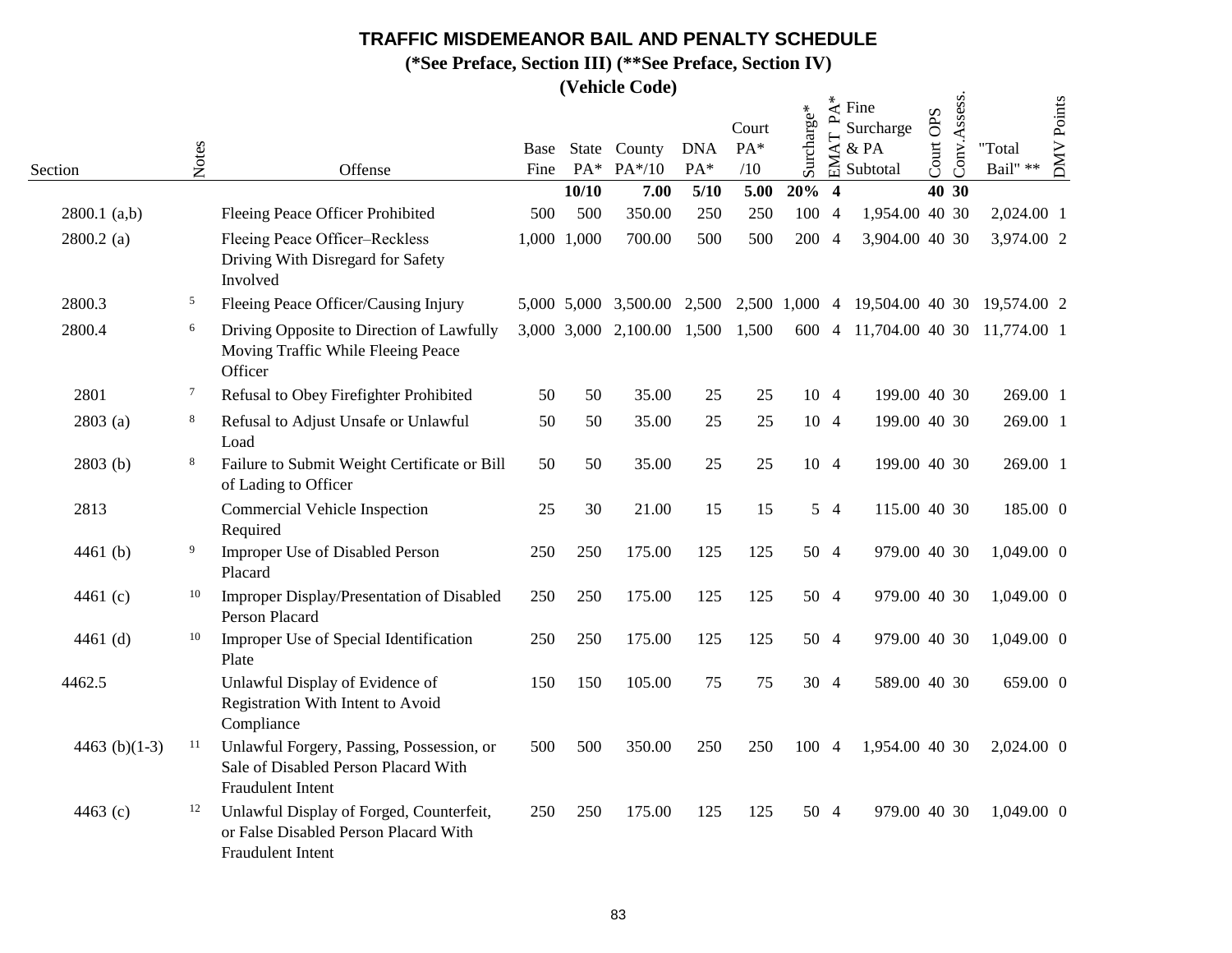**(\*See Preface, Section III) (\*\*See Preface, Section IV)**

|              |       |                                                                                                                                                                        |              |       | (venicle Coue)           |                     |                       |            |                                                |                                                               |                                  |              |                            |            |
|--------------|-------|------------------------------------------------------------------------------------------------------------------------------------------------------------------------|--------------|-------|--------------------------|---------------------|-----------------------|------------|------------------------------------------------|---------------------------------------------------------------|----------------------------------|--------------|----------------------------|------------|
| Section      | Notes | Offense                                                                                                                                                                | Base<br>Fine | $PA*$ | State County<br>$PA*/10$ | <b>DNA</b><br>$PA*$ | Court<br>$PA*$<br>/10 | Surcharge* | $\mathbf{r}$<br>A <sub>T</sub><br>$\mathbb{E}$ | $\stackrel{*}{\preceq}$ Fine<br>Surcharge<br>& PA<br>Subtotal | <b>OPS</b><br>Court <sup>1</sup> | Conv.Assess. | "Total<br>Bail" $\ast\ast$ | DMV Points |
|              |       |                                                                                                                                                                        |              | 10/10 | 7.00                     | 5/10                | 5.00                  | $20\%$ 4   |                                                |                                                               |                                  | 40 30        |                            |            |
| 5753 $(a-d)$ | 13    | Failure of Commercial Dealer to Deliver<br>Certificate of Ownership and Registration<br>Card to Transferee                                                             | 150          | 150   | 105.00                   | 75                  | 75                    |            | 30 4                                           | 589.00 40 30                                                  |                                  |              | 659.00 0                   |            |
| 5753 (f)     | 14    | Failure of Licensed Dealer Upon Written<br>Request to Disclose Pertinent Information<br><b>Regarding Payment or Documents</b><br>Required for Release                  | 150          | 150   | 105.00                   | 75                  | 75                    |            | 30 4                                           | 589.00 40 30                                                  |                                  |              | 659.00 0                   |            |
| 5901 (a)     | 15    | Failure of Dealer or Lessor-Retailer to<br>Provide Notice of Transfer to DMV Within<br>5 Calendar Days of Sale                                                         | 150          | 150   | 105.00                   | 75                  | 75                    |            | 30 4                                           | 589.00 40 30                                                  |                                  |              | 659.00 0                   |            |
| 5901 $(b)$   | 15    | Failure to Record Actual Mileage on DMV<br>Notice of Transfer Form                                                                                                     | 150          | 150   | 105.00                   | 75                  | 75                    |            | 30 4                                           | 589.00 40 30                                                  |                                  |              | 659.00 0                   |            |
| 5901 (c)     | 15    | Noncompliance With Mileage<br>Recording Requirement by Person<br>Other Than Dealer in Possession of<br>Vehicle                                                         | 150          | 150   | 105.00                   | 75                  | 75                    |            | 30 4                                           | 589.00 40 30                                                  |                                  |              | 659.00 0                   |            |
| 8802         | 15    | Failure to Return Evidence of Registration<br>to DMV Upon Cancelation, Suspension, or<br>Revocation When Committed With Intent<br>to Defraud                           | 300          | 300   | 210.00                   | 150                 | 150                   |            | 60 4                                           | 1,174.00 40 30                                                |                                  |              | 1,244.00 0                 |            |
| 8804         | 16    | Failure by California Resident to Pay<br>California Registration Fees While<br>Registering Vehicle in a Foreign<br>Jurisdiction and Operating Vehicle in<br>California | 150          | 150   | 105.00                   | 75                  | 75                    |            | 30 4                                           | 589.00 40 30                                                  |                                  |              | 659.00 0                   |            |
| $10501$ (a)  | 17    | False Report of Vehicle Theft With Intent<br>to Deceive                                                                                                                | 300          | 300   | 210.00                   | 150                 | 150                   |            | 60 4                                           | 1,174.00 40 30                                                |                                  |              | 1,244.00 0                 |            |
| 10750(a)     | 18    | Unauthorized Alteration of Vehicle<br>Numbers or Identification Marks                                                                                                  | 200          | 200   | 140.00                   | 100                 | 100                   |            | 40 4                                           | 784.00 40 30                                                  |                                  |              | 854.00 0                   |            |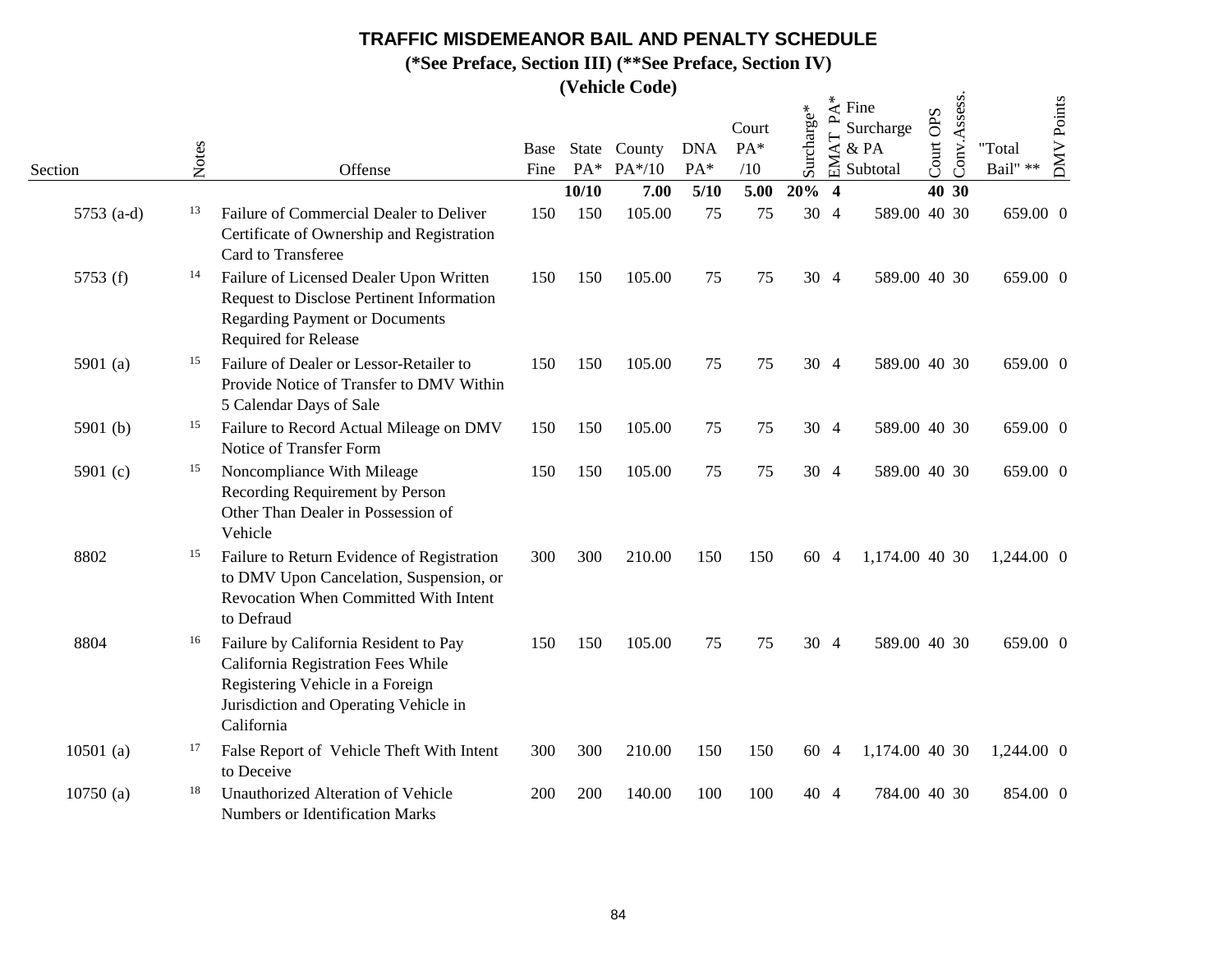**(\*See Preface, Section III) (\*\*See Preface, Section IV)**

|               |       |                                                                                                                                                      |              |       | $($ v chilic Couc)   |                   |                     |            |                                     |                                                               |                     |              |                    |            |
|---------------|-------|------------------------------------------------------------------------------------------------------------------------------------------------------|--------------|-------|----------------------|-------------------|---------------------|------------|-------------------------------------|---------------------------------------------------------------|---------------------|--------------|--------------------|------------|
| Section       | Notes | Offense                                                                                                                                              | Base<br>Fine | State | County<br>PA* PA*/10 | <b>DNA</b><br>PA* | Court<br>PA*<br>/10 | Surcharge* | $\mathbf{r}$<br>$\mathsf{AT}$<br>EM | $\stackrel{*}{\preceq}$ Fine<br>Surcharge<br>& PA<br>Subtotal | <b>OPS</b><br>Court | Conv.Assess. | "Total<br>Bail" ** | DMV Points |
|               |       |                                                                                                                                                      |              | 10/10 | 7.00                 | 5/10              | 5.00                | 20%        | $\overline{\mathbf{4}}$             |                                                               |                     | 40 30        |                    |            |
| $10751$ (a)   | 19    | Knowing Purchase, Sale, or Possession of<br>Vehicle With Removed, Defaced, Altered,<br>or Destroyed Registration or Identification<br>Numbers        | 300          | 300   | 210.00               | 150               | 150                 | 60 4       |                                     | 1,174.00 40 30                                                |                     |              | 1,244.00 0         |            |
| $10851$ (a)   | 20    | Driving or Taking Vehicle Without<br>Consent of Owner With Intent to<br>Deprive Owner of Title or<br>Possession of Vehicle                           |              |       | 1,500 1,500 1,050.00 | 750               | 750                 | 300 4      |                                     | 5,854.00 40 30                                                |                     |              | 5,924.00 0         |            |
| 10851.5       | 21    | Theft of Binder Chains                                                                                                                               | 1,000        | 1,000 | 700.00               | 500               | 500                 | 200 4      |                                     | 3,904.00 40 30                                                |                     |              | 3,974.00 0         |            |
| 10852         | 22    | Injuring or Tampering With Vehicle or<br><b>Contents Without Consent of Owner</b>                                                                    | 300          | 300   | 210.00               | 150               | 150                 | 60 4       |                                     | 1,174.00 40 30                                                |                     |              | 1,244.00 0         |            |
| 10853         | 22    | Climbing Onto, Attempting to<br>Manipulate, or Tampering With<br>Unattended Vehicle With Intent to<br>Commit Malicious Injury, Mischief,<br>or Crime | 500          | 500   | 350.00               | 250               | 250                 | 100 4      |                                     | 1,954.00 40 30                                                |                     |              | 2,024.00 0         |            |
| 10854         | 23    | Tampering With, Driving, or Removing<br>Any Part of Vehicle by Bailee                                                                                | 300          | 300   | 210.00               | 150               | 150                 | 60 4       |                                     | 1,174.00 40 30                                                |                     |              | 1,244.00 0         |            |
| 11500         | 24    | <b>Conducting Business as Automobile</b><br>Dismantler Without Valid Permit/ License<br>and Official Place of Business                               | 250          | 250   | 175.00               | 125               | 125                 |            | 50 4                                | 979.00 40 30                                                  |                     |              | 1,049.00 0         |            |
| 11520(a)      | 24    | Failure of Licensed Auto Dismantler to<br>Provide Required Notice to DMV and DOJ<br>Within Required Time                                             | 150          | 150   | 105.00               | 75                | 75                  |            | 30 4                                | 589.00 40 30                                                  |                     |              | 659.00 0           |            |
| 11700         | 24    | Acting as Dealer, Remanufacturer,<br>Manufacturer, Transporter, or Distributor<br>Without a Valid License                                            | 250          | 250   | 175.00               | 125               | 125                 | 50 4       |                                     | 979.00 40 30                                                  |                     |              | 1,049.00 0         |            |
| $11713$ (a-d) | 24    | False Advertising by Dealer                                                                                                                          | 250          | 250   | 175.00               | 125               | 125                 |            | 50 4                                | 979.00 40 30                                                  |                     |              | 1,049.00 0         |            |
| $11713$ (e)   | 24    | Engage in Business Without Required<br>Bond                                                                                                          | 250          | 250   | 175.00               | 125               | 125                 | 50 4       |                                     | 979.00 40 30                                                  |                     |              | 1,049.00 0         |            |
| 11713 $(f)$   | 24    | Engage in Business Without Maintaining<br><b>Established Place of Business</b>                                                                       | 250          | 250   | 175.00               | 125               | 125                 | 50 4       |                                     | 979.00 40 30                                                  |                     |              | 1,049.00 0         |            |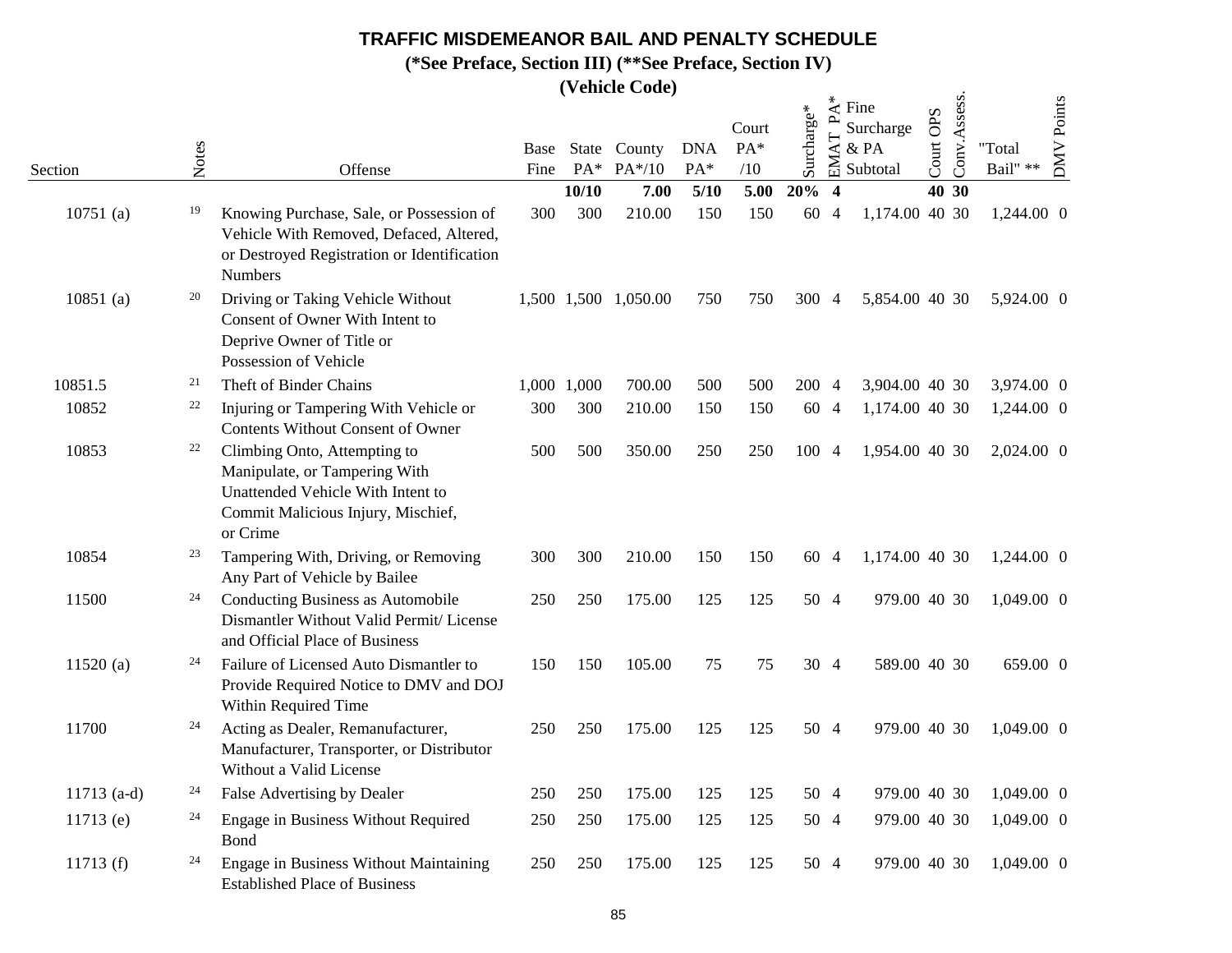**(\*See Preface, Section III) (\*\*See Preface, Section IV)**

|             |       |                                                                                                 |      |       | (venicle Coue)              |                   |                     |            |                                  |                                                                 |                                 |              |                            |                   |
|-------------|-------|-------------------------------------------------------------------------------------------------|------|-------|-----------------------------|-------------------|---------------------|------------|----------------------------------|-----------------------------------------------------------------|---------------------------------|--------------|----------------------------|-------------------|
| Section     | Notes | Offense                                                                                         | Fine | $PA*$ | Base State County<br>PA*/10 | <b>DNA</b><br>PA* | Court<br>PA*<br>/10 | Surcharge* | $\overline{\phantom{0}}$<br>EMAT | $\stackrel{*}{\preceq}$ Fine<br>Surcharge<br>$&$ PA<br>Subtotal | <b>OPS</b><br>Court <sup></sup> | Conv.Assess. | "Total<br>Bail" $\ast\ast$ | <b>DMV</b> Points |
|             |       |                                                                                                 |      | 10/10 | 7.00                        | $5/10$            | 5.00                | 20%        | $\overline{\mathbf{4}}$          |                                                                 |                                 | 40 30        |                            |                   |
| 11713(g)    | 24    | Failure to Include Fee for Licensing and<br>Transfer of Title as Added Cost in Selling<br>Price | 250  | 250   | 175.00                      | 125               | 125                 | 50 4       |                                  | 979.00 40 30                                                    |                                 |              | 1,049.00 0                 |                   |
| 11713(h)    | 24    | Employ or Fail to Report Unlicensed<br>Salesperson                                              | 250  | 250   | 175.00                      | 125               | 125                 | 50 4       |                                  | 979.00 40 30                                                    |                                 |              | 1,049.00 0                 |                   |
| 11713(i)    | 24    | Deliver Vehicle for Operation on<br>California Highways That Fails to Meet<br>Code Requirements | 250  | 250   | 175.00                      | 125               | 125                 | 50 4       |                                  | 979.00 40 30                                                    |                                 |              | 1,049.00 0                 |                   |
| 11713(j)    | 24    | Permit or Engage in the Unauthorized Use<br>of Special Plates                                   | 250  | 250   | 175.00                      | 125               | 125                 | 50 4       |                                  | 979.00 40 30                                                    |                                 |              | 1,049.00 0                 |                   |
| 11713 (k)   | 24    | Falsely Advertise That No Down Payment<br>Is Necessary                                          | 250  | 250   | 175.00                      | 125               | 125                 | 50 4       |                                  | 979.00 40 30                                                    |                                 |              | 1,049.00 0                 |                   |
| $11713$ (1) | 24    | Failure to Pay Full Sales Tax Due<br>to IRS                                                     | 250  | 250   | 175.00                      | 125               | 125                 | 50 4       |                                  | 979.00 40 30                                                    |                                 |              | 1,049.00 0                 |                   |
| $11713$ (m) | 24    | Permit Unauthorized Use of Dealer's<br>License by Non-dealer                                    | 250  | 250   | 175.00                      | 125               | 125                 | 50 4       |                                  | 979.00 40 30                                                    |                                 |              | 1,049.00 0                 |                   |
| 11713(n)    | 24    | Permit Unauthorized Use of Dealer's<br>License by Non-dealer                                    | 250  | 250   | 175.00                      | 125               | 125                 | 50 4       |                                  | 979.00 40 30                                                    |                                 |              | 1,049.00 0                 |                   |
| $11713$ (o) | 24    | Disconnecting or Resetting Odometer<br>by Dealer                                                | 250  | 250   | 175.00                      | 125               | 125                 | 50 4       |                                  | 979.00 40 30                                                    |                                 |              | 1,049.00 0                 |                   |
| 11713 $(p)$ | 24    | Acceptance of Deposit by Licensee<br>Without Availability of Vehicle As<br>Required             | 250  | 250   | 175.00                      | 125               | 125                 | 50 4       |                                  | 979.00 40 30                                                    |                                 |              | 1,049.00 0                 |                   |
| 11713 $(q)$ | 24    | Consignment of New Vehicle for Sale to<br><b>Another Dealer</b>                                 | 250  | 250   | 175.00                      | 125               | 125                 | 50 4       |                                  | 979.00 40 30                                                    |                                 |              | 1,049.00 0                 |                   |
| 11713(r)    | 24    | Display of Vehicle for Sale at Place Not<br>Authorized by DMV for Dealer                        | 250  | 250   | 175.00                      | 125               | 125                 | 50 4       |                                  | 979.00 40 30                                                    |                                 |              | 1,049.00 0                 |                   |
| $11713$ (s) | 24    | Advertisement of Vehicle by Dealer Using<br>Photo With Different Year, Make, Make,<br>or Model  | 250  | 250   | 175.00                      | 125               | 125                 | 50 4       |                                  | 979.00 40 30                                                    |                                 |              | 1,049.00 0                 |                   |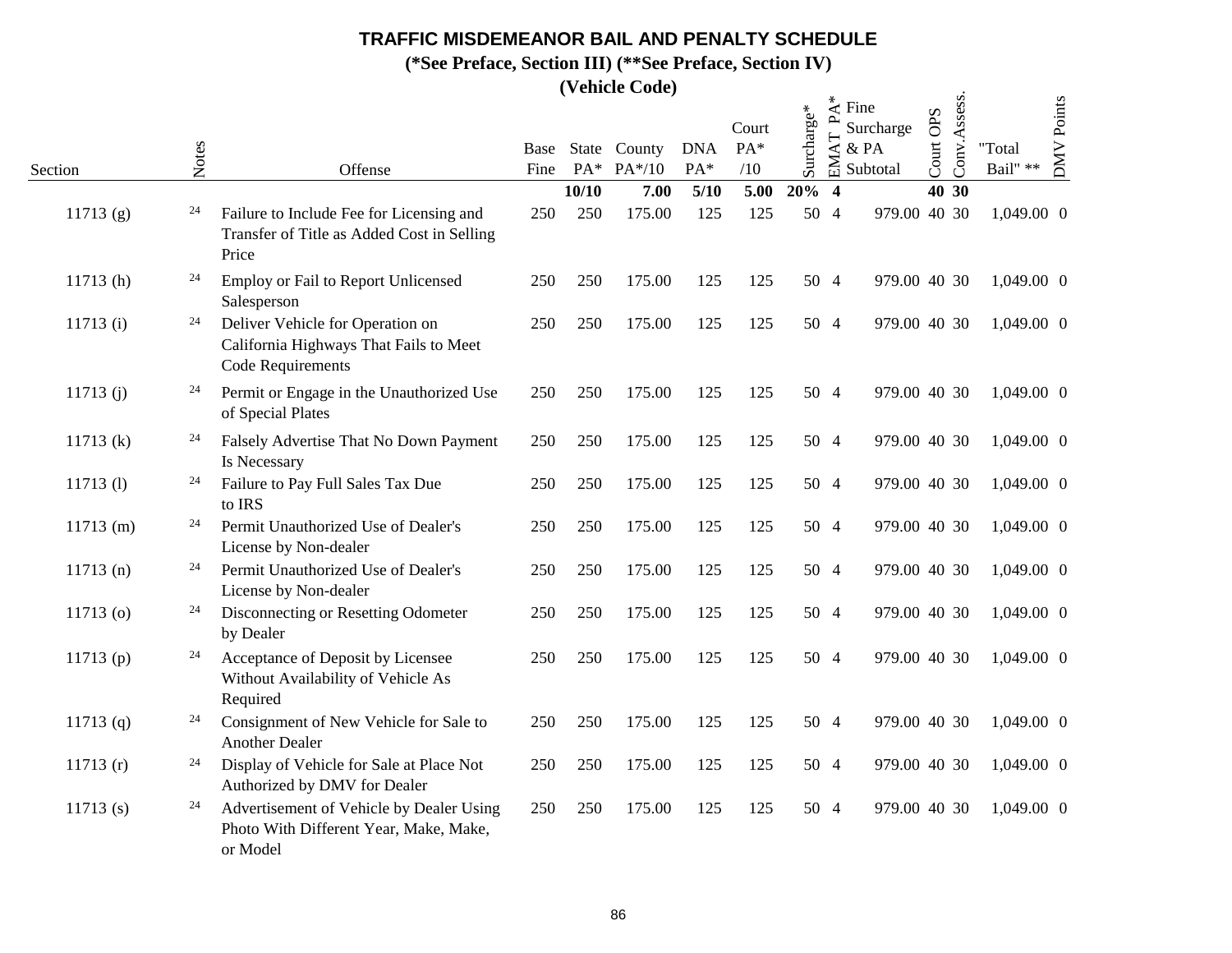**(\*See Preface, Section III) (\*\*See Preface, Section IV)**

|                  |       |                                                                                                                                                                                                                                       |      |             |          |            | Court | Surcharge* | $\star$<br>⋖<br>$\overline{\phantom{a}}$ | Fine<br>Surcharge | Court OPS | Conv.Assess. |            | <b>DMV</b> Points |
|------------------|-------|---------------------------------------------------------------------------------------------------------------------------------------------------------------------------------------------------------------------------------------|------|-------------|----------|------------|-------|------------|------------------------------------------|-------------------|-----------|--------------|------------|-------------------|
|                  | Notes |                                                                                                                                                                                                                                       | Base | State       | County   | <b>DNA</b> | PA*   |            | EMAT                                     | & PA              |           |              | "Total     |                   |
| Section          |       | Offense                                                                                                                                                                                                                               | Fine | $PA*$       | $PA*/10$ | PA*        | /10   |            |                                          | Subtotal          |           |              | Bail" **   |                   |
|                  | 24    |                                                                                                                                                                                                                                       |      | 10/10       | 7.00     | 5/10       | 5.00  | 20%        | $\overline{\mathbf{4}}$                  |                   |           | 40 30        |            |                   |
| 11713(t)         |       | Failure of Dealer to Disclose in Ad<br>Previous Use of Vehicle                                                                                                                                                                        | 250  | 250         | 175.00   | 125        | 125   | 50 4       |                                          | 979.00 40 30      |           |              | 1,049.00 0 |                   |
| $11713.17$ (a,b) |       | Violation by Dealer, Manufacturer, or<br>Distributor of Requirements for Securing<br>Front License on Vehicle                                                                                                                         | 150  | 150         | 105.00   | 75         | 75    | 30 4       |                                          | 589.00 40 30      |           |              | 659.00 0   |                   |
| 11725(a)         | 24    | Removal of Vehicle to Foreign Jurisdiction<br>for Registration                                                                                                                                                                        | 150  | 150         | 105.00   | 75         | 75    | 30 4       |                                          | 589.00 40 30      |           |              | 659.00 0   |                   |
| 11725(b)         | 24    | Failure to Remove License Plates From<br>Vehicle If Known That Vehicle Is to Be<br><b>Exported to Foreign Jurisdiction</b>                                                                                                            | 150  | 150         | 105.00   | 75         | 75    |            | 30 4                                     | 589.00 40 30      |           |              | 659.00 0   |                   |
| 11800            | 24    | Conduct of Business as Vehicle<br>Salesperson Without Valid License                                                                                                                                                                   | 250  | 250         | 175.00   | 125        | 125   | 50 4       |                                          | 979.00 40 30      |           |              | 1,049.00 0 |                   |
| 12110(a)         | 25    | Providing or Requesting a Commission,<br>Gift, or Compensation Consideration of<br>Arranging or Requesting the Services of a<br><b>Tow Truck</b>                                                                                      |      | 1,000 1,000 | 700.00   | 500        | 500   | 200 4      |                                          | 3,904.00 40 30    |           |              | 3,974.00 0 |                   |
| 12110(c)         | 25    | <b>Exchange of Valuable Consideration</b><br>Between Towing Service or Employee of<br>Towing Service and Repair Shop or<br>Employee of Repair Shop for the<br>Delivery or Arranging of Delivery of a<br>Vehicle for Storage or Repair |      | 1,000 1,000 | 700.00   | 500        | 500   | 200 4      |                                          | 3,904.00 40 30    |           |              | 3,974.00 0 |                   |
| 12500(a)         |       | Unlawful to Drive Unless Licensed                                                                                                                                                                                                     | 100  | 100         | 70.00    | 50         | 50    |            | 20 4                                     | 394.00 40 30      |           |              | 464.00 0   |                   |
| 12515(b)         |       | Minor Under 21 Employed to Drive in<br><b>Interstate Commerce or Carry Hazardous</b><br>Materials                                                                                                                                     | 200  | 200         | 140.00   | 100        | 100   | 40 4       |                                          | 784.00 40 30      |           |              | 854.00 0   |                   |
| 12517 (a)(2)     | 24    | Operation of School Bus Without<br>Certificate in Possession While<br><b>Transporting Pupils</b>                                                                                                                                      | 250  | 250         | 175.00   | 125        | 125   | 50 4       |                                          | 979.00 40 30      |           |              | 1,049.00 0 |                   |
| $12517$ (b)      | 24    | Operation of School Pupil Activity Bus<br>Without Certificate in Possession While<br><b>Transporting Pupils</b>                                                                                                                       | 250  | 250         | 175.00   | 125        | 125   | 50 4       |                                          | 979.00 40 30      |           |              | 1,049.00 0 |                   |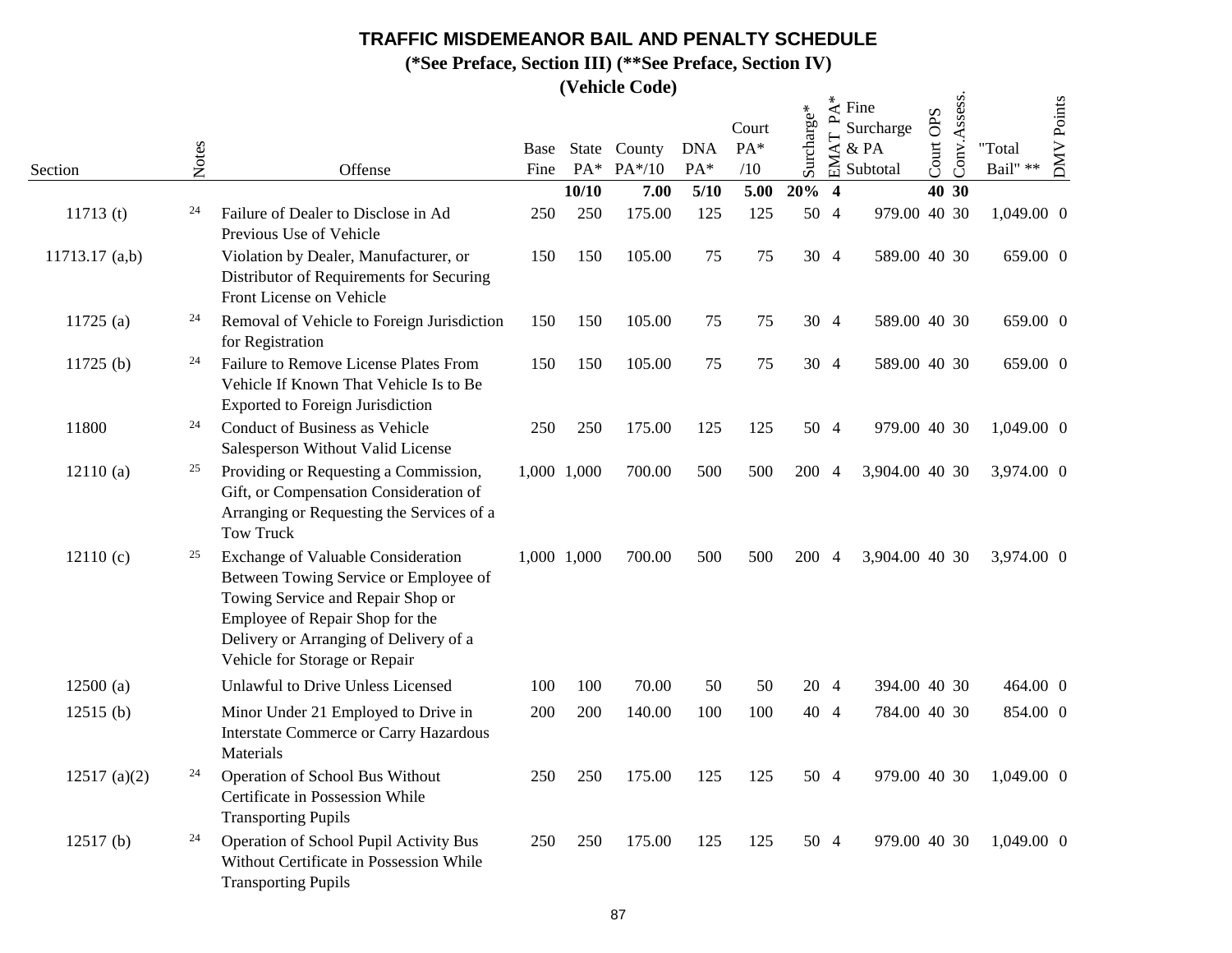**(\*See Preface, Section III) (\*\*See Preface, Section IV)**

|                  |       |                                                                                                                                     |              |       | <i>(venicle Code)</i>      |                   |                     |            |                  |                                                               |              |              |                            |            |
|------------------|-------|-------------------------------------------------------------------------------------------------------------------------------------|--------------|-------|----------------------------|-------------------|---------------------|------------|------------------|---------------------------------------------------------------|--------------|--------------|----------------------------|------------|
| Section          | Notes | Offense                                                                                                                             | Base<br>Fine | $PA*$ | State County<br>PA*/10     | <b>DNA</b><br>PA* | Court<br>PA*<br>/10 | Surcharge* | $\sim$<br>EMAT   | $\stackrel{*}{\preceq}$ Fine<br>Surcharge<br>& PA<br>Subtotal | OPS<br>Court | Conv.Assess. | "Total<br>Bail" $\ast\ast$ | DMV Points |
|                  |       |                                                                                                                                     |              | 10/10 | 7.00                       | $5/10$            | 5.00                | 20%        | $\boldsymbol{4}$ |                                                               |              | 40 30        |                            |            |
| $12517.45$ (a)   |       | Unlawful Operation of Specified Vehicle<br><b>Transporting Pupils</b>                                                               | 250          | 250   | 175.00                     | 125               | 125                 | 50 4       |                  | 979.00 40 30                                                  |              |              | 1,049.00 0                 |            |
| 12519(a)         |       | Unlawful to Drive Without Farm Labor<br>Vehicle License                                                                             | 80           | 80    | 56.00                      | 40                | 40                  | 16 4       |                  | 316.00 40 30                                                  |              |              | 386.00 0                   |            |
| 12951(b)         |       | Refusal to Present License to Officer                                                                                               | 50           | 50    | 35.00                      | 25                | 25                  |            | 10 4             | 199.00 40 30                                                  |              |              | 269.00 0                   |            |
| $13004$ (a-g)    |       | Identification Card-Unlawful Use                                                                                                    | 50           | 50    | 35.00                      | 25                | 25                  | 10 4       |                  | 199.00 40 30                                                  |              |              | 269.00 0                   |            |
| 13004.1 $(a)$    | 26    | Manufacture/Sale of Fraudulent ID                                                                                                   | 250          | 250   | 175.00                     | 125               | 125                 | 50 4       |                  | 979.00 40 30                                                  |              |              | 1,049.00 0                 |            |
| 14601 $(a)$      | 27    | Driving While Suspended or Revoked                                                                                                  | 300          | 300   | 210.00                     | 150               | 150                 | 60 4       |                  | 1,174.00 40 30                                                |              |              | 1,244.00 2                 |            |
| 14601.1 $(a)$    | 28    | Driving While Suspended or Revoked for<br><b>Offenses Not Relating to Driving</b><br>Ability                                        | 300          | 300   | 210.00                     | 150               | 150                 | 60 4       |                  | 1,174.00 40 30                                                |              |              | 1,244.00 2                 |            |
| 14601.2 $(a,b)$  | 29    | Driving While Suspended or Revoked<br>for Driving Under Influence of<br>Alcohol/Drugs                                               | 500          | 500   | 350.00                     | 250               | 250                 | 100 4      |                  | 1,954.00 40 30                                                |              |              | 2,024.00 2                 |            |
| 14601.3 $(a)$    | 30    | Accumulation of Driver Record History by<br>Habitual Traffic Offender During Period of<br>License Suspension or After<br>Revocation | 1,000 1,000  |       | 700.00                     | 500               | 500                 | 200 4      |                  | 3,904.00 40 30                                                |              |              | 3,974.00 2                 |            |
| 14601.4 $(a)$    | 31    | Causing Bodily Injury While Driving With<br><b>Suspended License</b>                                                                | 500          | 500   | 350.00                     | 250               | 250                 | 100 4      |                  | 1,954.00 40 30                                                |              |              | 2,024.00 2                 |            |
| 14601.5 $(a,b)$  | 32    | Driving When Privilege Suspended or<br>Revoked for Refusing Chemical Test or<br>Driving With Excessive Blood Alcohol                | 500          | 500   | 350.00                     | 250               | 250                 | 100 4      |                  | 1,954.00 40 30                                                |              |              | 2,024.00 2                 |            |
| 14602.6 $(g)(4)$ |       | Knowingly Releasing Impounded<br>Vehicle Prior to End of Impoundment<br>Period                                                      |              |       | 2,000 2,000 1,400.00 1,000 |                   | 1,000               | 400 4      |                  | 7,804.00 40 30                                                |              |              | 7,874.00 0                 |            |
| 14604 $(a)$      | 33    | Knowingly Allow Another to Drive<br>Vehicle Without Valid Driver's License                                                          | 150          | 150   | 105.00                     | 75                | 75                  |            | 30 4             | 589.00 40 30                                                  |              |              | 659.00 0                   |            |
| 14610 $(a)(1-8)$ |       | Unlawful Use of License Defined                                                                                                     | 100          | 100   | 70.00                      | 50                | 50                  | 20 4       |                  | 394.00 40 30                                                  |              |              | 464.00 0                   |            |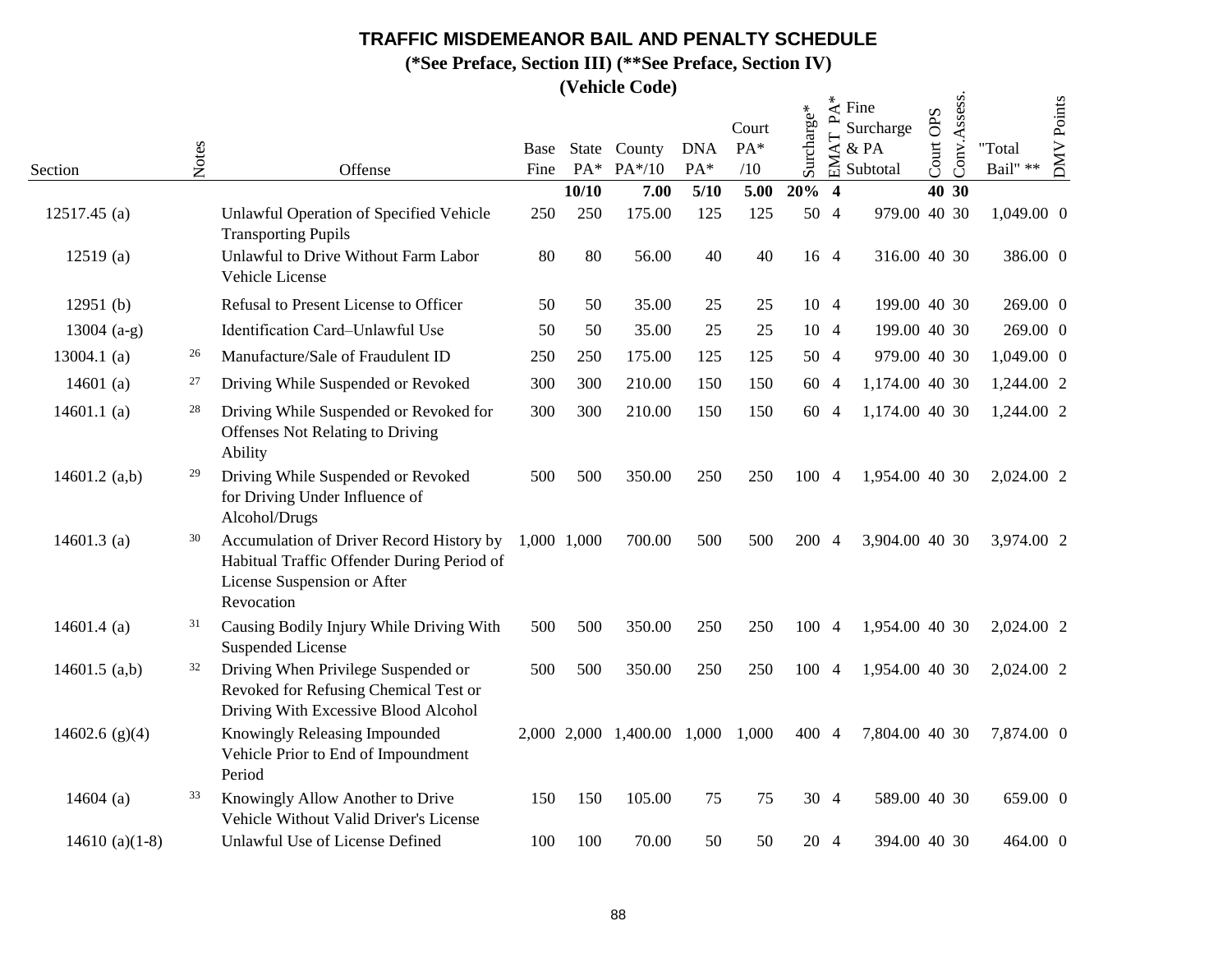**(\*See Preface, Section III) (\*\*See Preface, Section IV)**

|                   |       |                                                                                                                                                              | Base        |             | State County | <b>DNA</b> | Court<br>$PA*$ | Surcharge* | $\mathbf{A}^*$<br>$\overline{\phantom{a}}$<br>AT | Fine<br>Surcharge<br>& PA     | OPS   | Conv.Assess. | "Total           | <b>DMV</b> Points |
|-------------------|-------|--------------------------------------------------------------------------------------------------------------------------------------------------------------|-------------|-------------|--------------|------------|----------------|------------|--------------------------------------------------|-------------------------------|-------|--------------|------------------|-------------------|
| Section           | Notes | Offense                                                                                                                                                      | Fine        | $PA^*$      | $PA*/10$     | $PA*$      | /10            |            | EM                                               | Subtotal                      | Court |              | Bail" $\ast\ast$ |                   |
|                   |       |                                                                                                                                                              |             | 10/10       | 7.00         | 5/10       | 5.00           | 20% 4      |                                                  |                               |       | 40 30        |                  |                   |
| 14610.1 $(a)$     | 34    | Manufacture/Sale of Fraudulent ID/Driver's<br><b>License Prohibited</b>                                                                                      | 250         | 250         | 175.00       | 125        | 125            |            | 50 4                                             | 979.00 40 30                  |       |              | 1,049.00 0       |                   |
| 15309.5 (a)(1)    | 35    | Sell, Offer, Distribute, or Use Crib Sheet or<br>Device for Commercial Driver's License<br>Examination                                                       | 350         | 350         | 245.00       | 175        | 175            |            | 70 4                                             | 1,369.00 40 30                |       |              | 1,439.00 0       |                   |
| 15309.5 (a) $(2)$ | 35    | Impersonate or Allow Impersonation of<br><b>Applicant for Commercial Driver's License</b><br>Examination                                                     | 350         | 350         | 245.00       | 175        | 175            |            | 70 4                                             | 1,369.00 40 30                |       |              | 1,439.00 0       |                   |
| 15309.5 (a)(3)    | 35    | Provide or Use Unauthorized Assistance<br>During Commercial Driver's License<br>Examination                                                                  | 350         | 350         | 245.00       | 175        | 175            |            | 70 4                                             | 1,369.00 40 30                |       |              | 1,439.00 0       |                   |
| 15501             | 36    | Presentation of False Driver's License by<br>Minor                                                                                                           | 150         | 150         | 105.00       | 75         | 75             |            | 30 4                                             | 589.00 40 30                  |       |              | 659.00 0         |                   |
| 16030 $(a)$       | 37    | False Evidence of Financial<br>Responsibility                                                                                                                | 750         | 750         | 525.00       | 375        | 375            | 150        | $\overline{4}$                                   | 2,929.00 40 30                |       |              | 2,999.00 0       |                   |
| 16560 $(a,b)$     |       | Violation of Interstate Highway Carrier<br>Requirements                                                                                                      | 300         | 300         | 210.00       | 150        | 150            |            | 60 4                                             | 1,174.00 40 30                |       |              | 1,244.00 0       |                   |
| $20001$ (a)       | 38    | Duty to Stop When Involved in Accident<br>With Injury or Death                                                                                               |             | 1,000 1,000 | 700.00       | 500        | 500            | 200        | -4                                               | 3,904.00 40 30                |       |              | 3,974.00 2       |                   |
| 20002(a,b)        |       | Hit and Run-Property Damage                                                                                                                                  | 300         | 300         | 210.00       | 150        | 150            |            | 60 4                                             | 1,174.00 40 30                |       |              | 1,244.00 2       |                   |
| 20003             | 39    | Failure to Provide Required Information or<br>Render Necessary Assistance to Occupants<br>of Struck Vehicle With Accident Resulting<br>in Injury or Death    | 250         | 250         | 175.00       | 125        | 125            |            | 50 4                                             | 979.00 40 30                  |       |              | 1,049.00 1       |                   |
| 21200.5           |       | Bicyclist Riding Under the Influence                                                                                                                         | 150         | 150         | 105.00       | 75         | 75             |            | 30 4                                             | 589.00 40 30                  |       |              | 659.00 0         |                   |
| $21464$ (d)       | 40    | Willful Interference With Traffic Device or<br>Willful Use, Possession, or Distribution of<br>Traffic Interference Device That Results in<br>Injury or Death | 5,000 5,000 |             | 3,500.00     | 2,500      |                |            |                                                  | 2,500 1,000 4 19,504.00 40 30 |       |              | 19,574.00 0      |                   |
| 21651(b)          |       | Driving Wrong Way on Divided<br>Highway                                                                                                                      | 80          | 80          | 56.00        | 40         | 40             |            | 16 4                                             | 316.00 40 30                  |       |              | 386.00 2         |                   |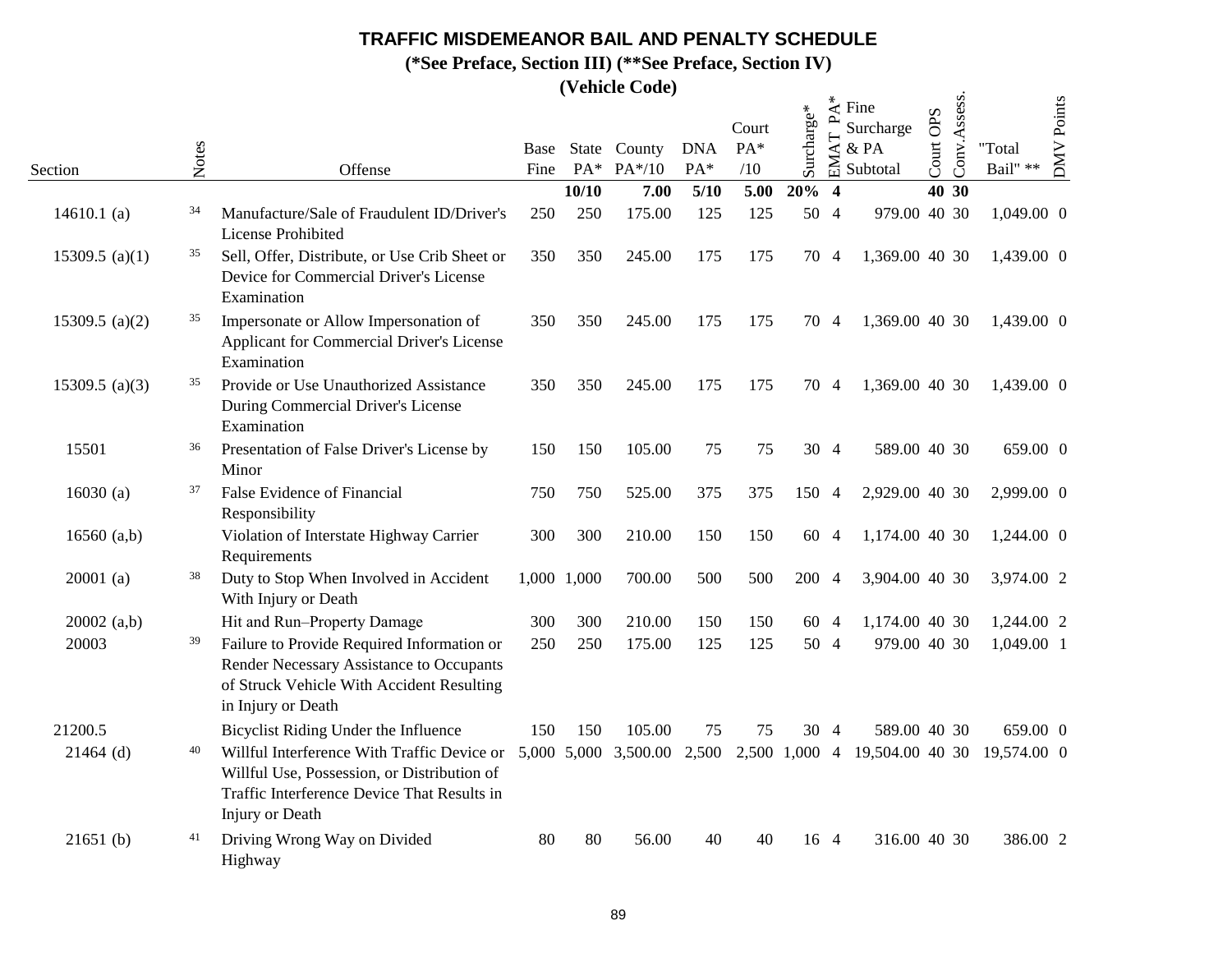**(\*See Preface, Section III) (\*\*See Preface, Section IV)**

|                    |       |                                                                                                                   |      |             | (venicle Coue)                |                   |                     |            |                         |                                                               |                       |              |                    |                   |
|--------------------|-------|-------------------------------------------------------------------------------------------------------------------|------|-------------|-------------------------------|-------------------|---------------------|------------|-------------------------|---------------------------------------------------------------|-----------------------|--------------|--------------------|-------------------|
| Section            | Notes | Offense                                                                                                           | Fine | $PA*$       | Base State County<br>$PA*/10$ | <b>DNA</b><br>PA* | Court<br>PA*<br>/10 | Surcharge* | $\mathbf{r}$<br>EMAT    | $\stackrel{*}{\preceq}$ Fine<br>Surcharge<br>& PA<br>Subtotal | <b>OPS</b><br>Court ( | Conv.Assess. | "Total<br>Bail" ** | <b>DMV</b> Points |
|                    |       |                                                                                                                   |      | 10/10       | 7.00                          | 5/10              | 5.00                | 20%        | $\overline{\mathbf{4}}$ |                                                               | 40 30                 |              |                    |                   |
| 21651(c)           | 42    | Willfully Driving Wrong Way on<br>Divided Highway and Causing<br><b>Injury</b> or Death                           |      | 1,000 1,000 | 700.00                        | 500               | 500                 | 200 4      |                         | 3,904.00 40 30                                                |                       |              | 3,974.00 2         |                   |
| $21655.9$ (c)      | 43    | Operate or Own Vehicle That Displays<br>Low-Emission Decal Not Issued for<br>the Vehicle                          | 250  | 250         | 175.00                        | 125               | 125                 | 50 4       |                         | 979.00 40 30                                                  |                       |              | 1,049.00 0         |                   |
| 21702(a,b)         | 44    | <b>Limitation on Driving Hours</b>                                                                                | 100  | 100         | 70.00                         | 50                | 50                  | 20 4       |                         | 394.00 40 30                                                  |                       |              | 464.00 1           |                   |
| 21713              |       | <b>Armored Car Without License</b>                                                                                | 90   | 90          | 63.00                         | 45                | 45                  | 18 4       |                         | 355.00 40 30                                                  |                       |              | 425.00 0           |                   |
| 21963              |       | <b>Blind Pedestrians Right-of-Way</b>                                                                             | 500  | 500         | 350.00                        | 250               | 250                 | 100 4      |                         | 1,954.00 40 30                                                |                       |              | 2,024.00 1         |                   |
| 22406.1            | 45    | Maximum Speed for Commercial<br>Vehicles-In Excess of Speed Limit by 15<br>MPH or More                            | 300  | 300         | 210.00                        | 150               | 150                 | 60 4       |                         | 1,174.00 40 30                                                |                       |              | 1,244.00 1.5       |                   |
| 22513(b,c)         |       | Tow Cars-Parking on Freeway<br>Restricted                                                                         | 35   | 40          | 28.00                         | 20                | 20                  |            | 74                      | 154.00 40 30                                                  |                       |              | 224.00 0           |                   |
| 22658 (g) $(1)(B)$ | 46    | Failure of Tow Company or Driver on<br>Request by Owner or Owner's Agent to<br>Release Vehicle Not Yet in Transit | 250  | 250         | 175.00                        | 125               | 125                 | 50 4       |                         | 979.00 40 30                                                  |                       |              | 1,049.00 0         |                   |
| 22658 (i) $(1)(B)$ | 47    | Failure to Make Rate Approved by CHP<br>Available for Inspection Within 24 Hours<br>of Request                    |      | 1,000 1,000 | 700.00                        | 500               | 500                 | 200 4      |                         | 3,904.00 40 30                                                |                       |              | 3,974.00 0         |                   |
| 22658 (j)(2)       | 47    | Charging Excessive Rate for Towing<br>Service or Storage                                                          |      | 1,000 1,000 | 700.00                        | 500               | 500                 | 200 4      |                         | 3,904.00 40 30                                                |                       |              | 3,974.00 0         |                   |
| 22658 (k) $(1,2)$  | 48    | Refusal of Credit Card by Storage<br>Facility for Payment of Charges for Towed<br>Vehicle                         |      | 1,000 1,000 | 700.00                        | 500               | 500                 | 200 4      |                         | 3,904.00 40 30                                                |                       |              | 3,974.00 0         |                   |
| 22658 (l)          | 49    | Violation by Tow Company of<br>Requirements for Removal of Vehicle<br>From Private Property                       |      | 1,000 1,000 | 700.00                        | 500               | 500                 | 200 4      |                         | 3,904.00 40 30                                                |                       |              | 3,974.00 0         |                   |
| 22658 (m)(1)       | 46    | Failure of Tow Company to Provide<br>Notice of Removal of Vehicle As<br>Required                                  | 250  | 250         | 175.00                        | 125               | 125                 | 50 4       |                         | 979.00 40 30                                                  |                       |              | 1,049.00 0         |                   |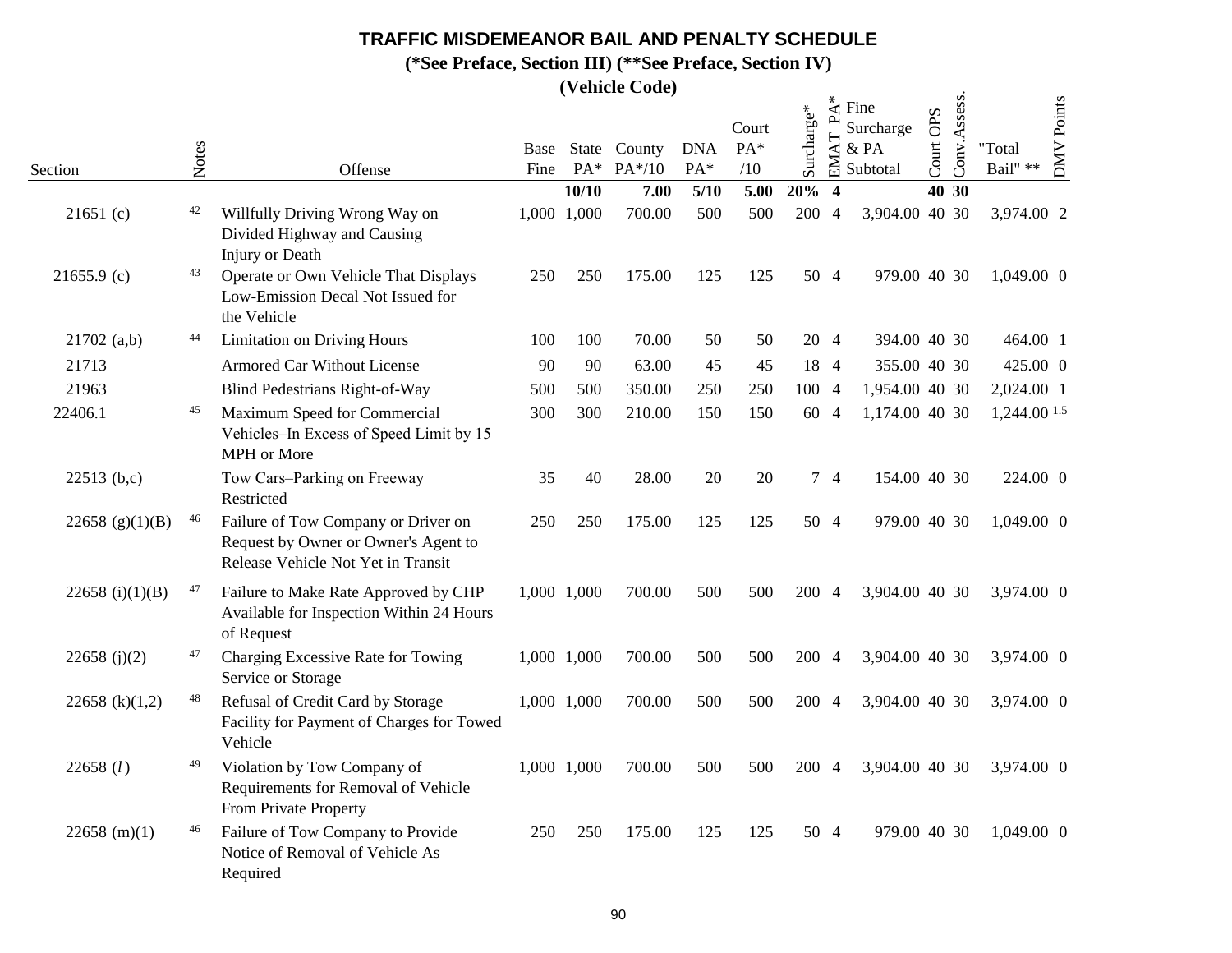**(\*See Preface, Section III) (\*\*See Preface, Section IV)**

|                |       |                                                                                                      |              |             | (venicle Coue)         |                   |                     |            |                           |                                                               |                |              |                    |                   |
|----------------|-------|------------------------------------------------------------------------------------------------------|--------------|-------------|------------------------|-------------------|---------------------|------------|---------------------------|---------------------------------------------------------------|----------------|--------------|--------------------|-------------------|
| Section        | Notes | Offense                                                                                              | Base<br>Fine | $PA*$       | State County<br>PA*/10 | <b>DNA</b><br>PA* | Court<br>PA*<br>/10 | Surcharge* | $\sim$<br>$\vdash$<br>EMA | $\stackrel{*}{\preceq}$ Fine<br>Surcharge<br>& PA<br>Subtotal | OPS<br>Court ( | Conv.Assess. | "Total<br>Bail" ** | <b>DMV</b> Points |
|                |       |                                                                                                      |              | 10/10       | 7.00                   | 5/10              | 5.00                | 20%        | $\overline{\mathbf{4}}$   |                                                               |                | 40 30        |                    |                   |
| $23103$ (a,b)  | 50    | <b>Reckless Driving</b>                                                                              | 145          | 150         | 105.00                 | 75                | 75                  |            | 29 4                      | 583.00 40 30                                                  |                |              | 653.00 2           |                   |
| $23104$ (a)    | 51    | Reckless Driving-Bodily Injury                                                                       | 350          | 350         | 245.00                 | 175               | 175                 |            | 70 4                      | 1,369.00 40 30                                                |                |              | 1,439.00 2         |                   |
| $23104$ (b)    | 52    | Reckless Driving-Great Bodily Injury                                                                 | 500          | 500         | 350.00                 | 250               | 250                 | 100 4      |                           | 1,954.00 40 30                                                |                |              | 2,024.00 2         |                   |
| $23105$ (a)    | 53    | Reckless Driving-Specific Injury                                                                     | 750          | 750         | 525.00                 | 375               | 375                 | 150 4      |                           | 2,929.00 40 30                                                |                |              | 2,999.00 2         |                   |
| $23109$ (a)    | 54    | <b>Engaging in Speed Contests Prohibited</b>                                                         | 360          | 360         | 252.00                 | 180               | 180                 | 72 4       |                           | 1,408.00 40 30                                                |                |              | 1,478.00 2         |                   |
| $23109$ (b)    | 55    | <b>Abetting Speed Contest Prohibited</b>                                                             | 100          | 100         | 70.00                  | 50                | 50                  |            | 20 4                      | 394.00 40 30                                                  |                |              | 464.00 1           |                   |
| $23109$ (c)    | 55    | Engaging in or Abetting Exhibition of<br><b>Speed Prohibited</b>                                     | 100          | 100         | 70.00                  | 50                | 50                  |            | 20 4                      | 394.00 40 30                                                  |                |              | 464.00 2           |                   |
| $23109$ (d)    | 55    | <b>Placing Barricades or Obstructions</b><br>Prohibited                                              | 100          | 100         | 70.00                  | 50                | 50                  | 20 4       |                           | 394.00 40 30                                                  |                |              | 464.00 1           |                   |
| $23109$ (e)(2) | 56    | Engaging in Speed Contest and Causing<br><b>Bodily Injury</b>                                        | 500          | 500         | 350.00                 | 250               | 250                 | 100 4      |                           | 1,954.00 40 30                                                |                |              | 2,024.00 1         |                   |
| 23109.1        | 57    | Engaging in Speed Contest-Specific<br>Injury                                                         | 750          | 750         | 525.00                 | 375               | 375                 | 150 4      |                           | 2,929.00 40 30                                                |                |              | 2,999.00 2         |                   |
| 23110(a)       |       | Throwing Substance at Vehicle Prohibited                                                             | 250          | 250         | 175.00                 | 125               | 125                 | 50 4       |                           | 979.00 40 30                                                  |                |              | 1,049.00 0         |                   |
| 23112.5 (a)    |       | Hazardous Materials-Notification of<br><b>Agency Required</b>                                        |              | 2,000 2,000 | 1,400.00               | 1,000             | 1,000               | 400 4      |                           | 7,804.00 40 30                                                |                |              | 7,874.00 0         |                   |
| 23118(f)(4)    |       | Release of Impounded Vehicle by Legal<br>Owner or Agent Prior to End of<br><b>Impoundment Period</b> |              |             | 2,000 2,000 1,400.00   | 1,000             | 1,000               | 400 4      |                           | 7,804.00 40 30                                                |                |              | 7,874.00 0         |                   |
| 23127          |       | Motor Vehicle on Riding/Hiking Trails<br>Prohibited                                                  | 50           | 50          | 35.00                  | 25                | 25                  |            | 10 4                      | 199.00 40 30                                                  |                |              | 269.00 1           |                   |
| 23152(a,b)     | 58    | Driving Under Influence of<br>Alcohol                                                                | 390          | 390         | 273.00                 | 195               | 195                 |            | 78 4                      | 1,525.00 40 30                                                |                |              | 1,595.00 2         |                   |
| 23152(c)       | 58    | Driving While Addicted to Drug                                                                       | 390          | 390         | 273.00                 | 195               | 195                 | 78 4       |                           | 1,525.00 40 30                                                |                |              | 1,595.00 2         |                   |
| $23152$ (d)    | 58    | Driving Commercial Vehicle Under<br><b>Influence of Alcohol</b>                                      | 450          | 450         | 315.00                 | 225               | 225                 | 90 4       |                           | 1,759.00 40 30                                                |                |              | 1,829.00 3         |                   |
| $23152$ (e)    | 58    | Driving Under Influence of Drug                                                                      | 390          | 390         | 273.00                 | 195               | 195                 |            | 78 4                      | 1,525.00 40 30                                                |                |              | 1,595.00 2         |                   |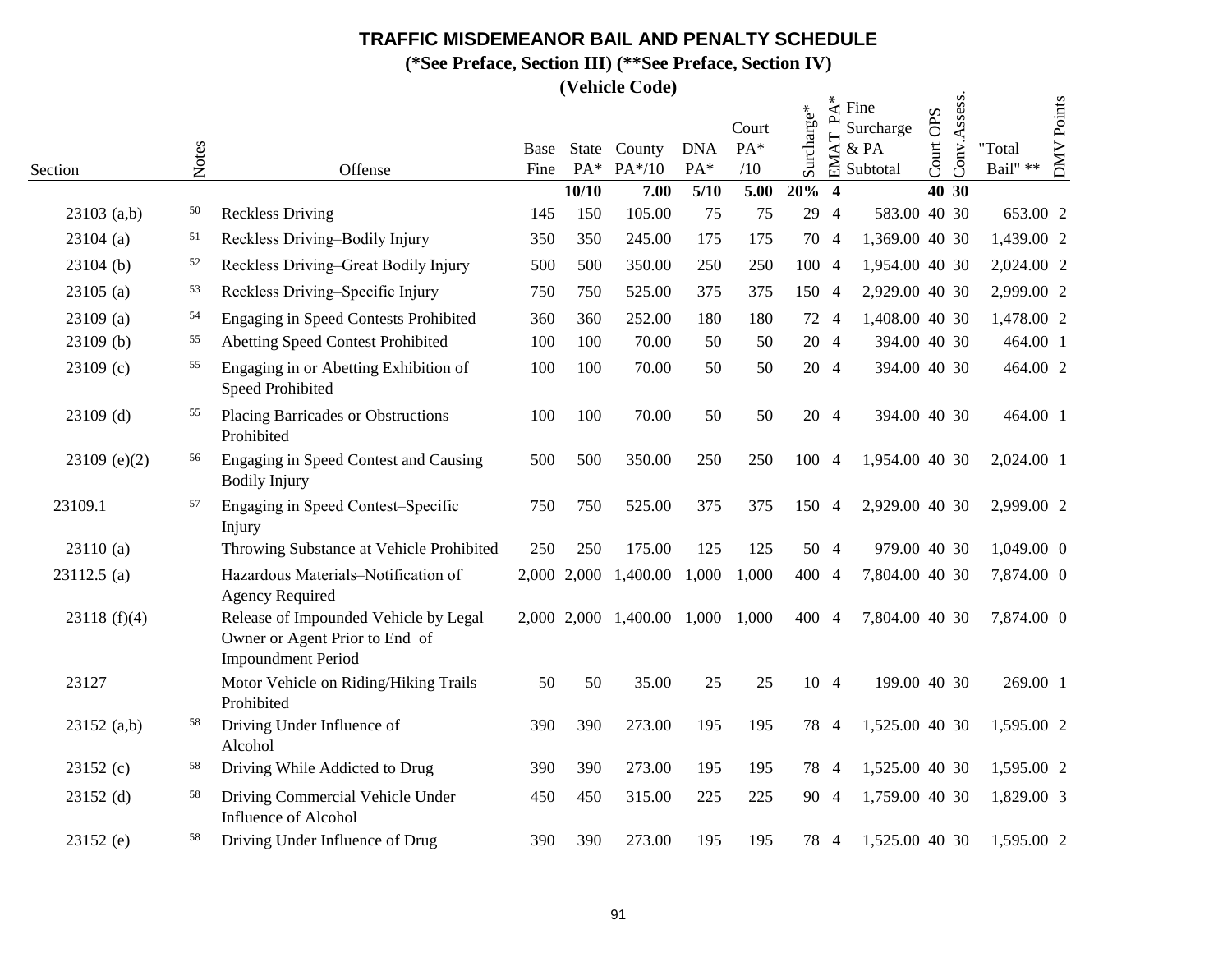**(\*See Preface, Section III) (\*\*See Preface, Section IV)**

|               | Notes |                                                                                                                                                                        | Base |             | State County       | <b>DNA</b>  | Court<br>$PA*$ | Surcharge* | $\mathbf{r}$<br>AT                      | $\stackrel{*}{\preceq}$ Fine<br>Surcharge<br>& PA | <b>OPS</b><br>Court | Conv.Assess. | "Total           | <b>DMV</b> Points |
|---------------|-------|------------------------------------------------------------------------------------------------------------------------------------------------------------------------|------|-------------|--------------------|-------------|----------------|------------|-----------------------------------------|---------------------------------------------------|---------------------|--------------|------------------|-------------------|
| Section       |       | Offense                                                                                                                                                                | Fine | 10/10       | PA* PA*/10<br>7.00 | PA*<br>5/10 | /10<br>5.00    | 20%        | $\mathbf{F}$<br>$\overline{\mathbf{4}}$ | Subtotal                                          |                     | 40 30        | Bail" $\ast\ast$ |                   |
| 23152(f)      | 58    | Driving Under Influence of Alcohol and<br>Drug                                                                                                                         | 390  | 390         | 273.00             | 195         | 195            |            | 78 4                                    | 1,525.00 40 30                                    |                     |              | 1,595.00 2       |                   |
| $23153$ (a,b) | 59    | Driving Under Influence of Alcohol While<br>Causing Injury                                                                                                             | 500  | 500         | 350.00             | 250         | 250            | 100 4      |                                         | 1,954.00 40 30                                    |                     |              | 2,024.00 2       |                   |
| $23153$ (d)   | 59    | Driving Commercial Vehicle Under<br>Influence of Alcohol While Causing<br>Injury                                                                                       | 500  | 500         | 350.00             | 250         | 250            | 100 4      |                                         | 1,954.00 40 30                                    |                     |              | 2,024.00 3       |                   |
| $23153$ (e)   | 59    | Driving Under Influence of Drug While<br>Causing Injury                                                                                                                | 500  | 500         | 350.00             | 250         | 250            | 100 4      |                                         | 1,954.00 40 30                                    |                     |              | 2,024.00 2       |                   |
| 23153(f)      | 59    | Driving Under Influence of Alcohol and<br>Drug While Causing Injury                                                                                                    | 500  | 500         | 350.00             | 250         | 250            | 100 4      |                                         | 1,954.00 40 30                                    |                     |              | 2,024.00 2       |                   |
| 23224 (a,b)   | 60    | Possession of Alcohol by Minor<br>Prohibited                                                                                                                           | 100  | 100         | 70.00              | 50          | 50             | 20 4       |                                         | 394.00 40 30                                      |                     |              | 464.00 0         |                   |
| $23247$ (a-e) | 61    | Unlawful to Rent/Loan Vehicle;<br>Solicit Someone to Engage Required<br>Interlock Device; Blow Into Device/Start;<br>Tamper With Vehicle Requiring Interlock<br>Device |      | 1,000 1,000 | 700.00             | 500         | 500            | 200 4      |                                         | 3,904.00 40 30                                    |                     |              | 3,974.00 0       |                   |
| 23253         |       | Failure to Obey CHP or DOT Officers at<br><b>Vehicle Crossing</b>                                                                                                      | 50   | 50          | 35.00              | 25          | 25             |            | 10 4                                    | 199.00 40 30                                      |                     |              | 269.00 1         |                   |
| 23332         |       | <b>Trespass on Vehicular Crossing</b><br>Prohibited                                                                                                                    | 50   | 50          | 35.00              | 25          | 25             |            | 10 4                                    | 199.00 40 30                                      |                     |              | 269.00 0         |                   |
| 23573 (i)     | 62    | Willful Failure to Install Ignition<br><b>Interlock Device Within Required</b><br>30 Days                                                                              | 500  | 500         | 350.00             | 250         | 250            | 100 4      |                                         | 1,954.00 40 30                                    |                     |              | 2,024.00 0       |                   |
| $24002.5$ (a) | 63    | Unlawful Operation of a Farm Labor<br>Vehicle                                                                                                                          |      | 1,000 1,000 | 700.00             | 500         | 500            | 200 4      |                                         | 3,904.00 40 30                                    |                     |              | 3,974.00 1       |                   |
| $24011.3$ (a) | 64    | Passenger Vehicle Manufacturer Willfully<br>Fails to Affix Bumper Strength Notice or<br>Willfully Misstates Information in the<br>Notice                               | 200  | 200         | 140.00             | 100         | 100            |            | 40 4                                    | 784.00 40 30                                      |                     |              | 854.00 0         |                   |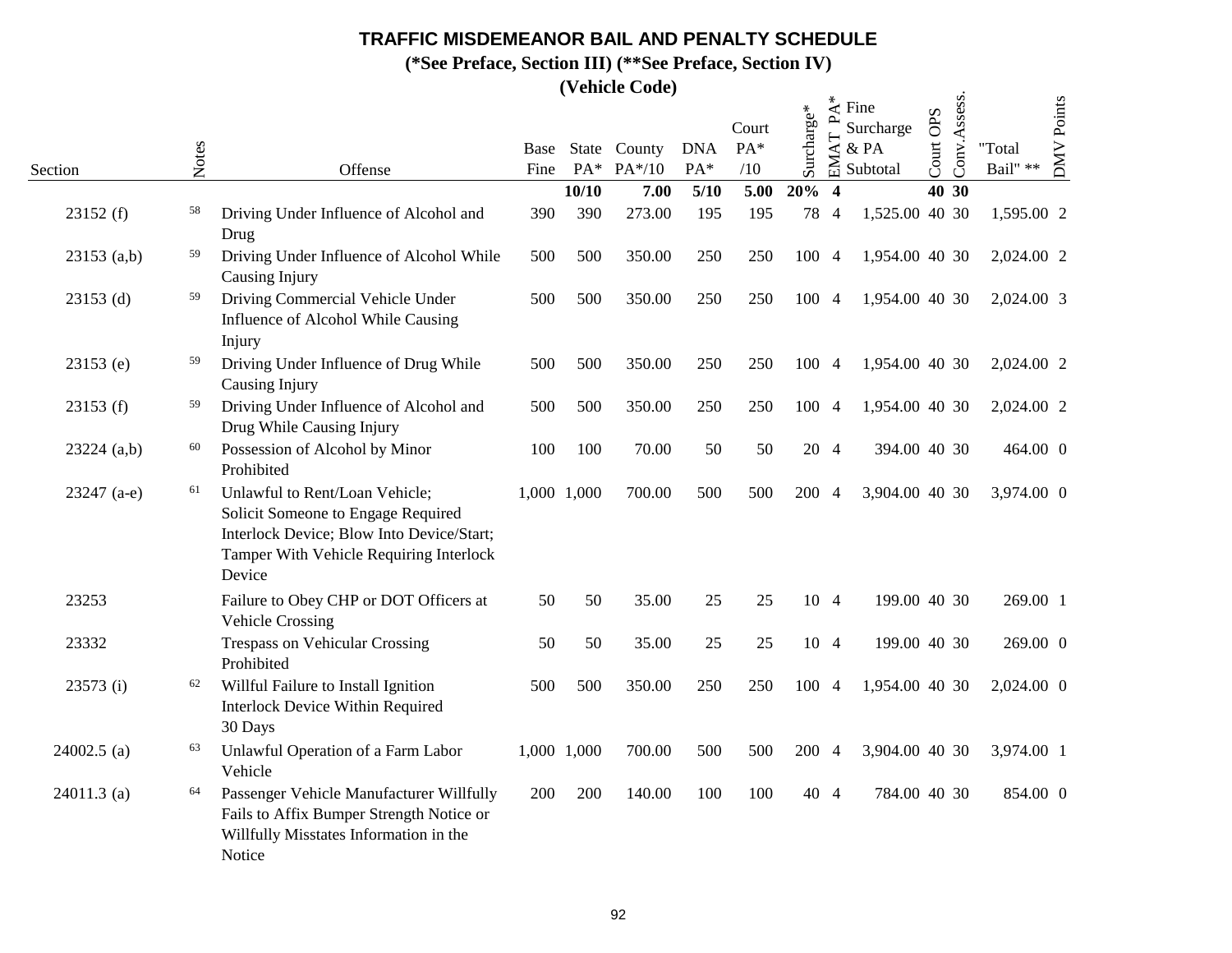**(\*See Preface, Section III) (\*\*See Preface, Section IV)**

|                  |       |                                                                                                                                                        |              |              | <i>(venicle Code)</i> |                   |                     |            |                  |                                                               |              |              |                    |            |
|------------------|-------|--------------------------------------------------------------------------------------------------------------------------------------------------------|--------------|--------------|-----------------------|-------------------|---------------------|------------|------------------|---------------------------------------------------------------|--------------|--------------|--------------------|------------|
| Section          | Notes | Offense                                                                                                                                                | Base<br>Fine | State<br>PA* | County<br>$PA*/10$    | <b>DNA</b><br>PA* | Court<br>PA*<br>/10 | Surcharge* | EMAT P           | $\stackrel{*}{\preceq}$ Fine<br>Surcharge<br>& PA<br>Subtotal | OPS<br>Court | Conv.Assess. | "Total<br>Bail" ** | DMV Points |
|                  |       |                                                                                                                                                        |              | 10/10        | 7.00                  | 5/10              | 5.00                | 20%        | $\boldsymbol{4}$ |                                                               | 40 30        |              |                    |            |
| $24011.3$ (c)(2) | 65    | Willful Defacement, Alteration, or<br>Removal of New Vehicle Bumper<br>Strength Notice Prior to Delivery of the<br>Vehicle                             | 200          | 200          | 140.00                | 100               | 100                 | 40 4       |                  | 784.00 40 30                                                  |              |              | 854.00 0           |            |
| 27150.1          | 66    | Sale of Exhaust Systems Restricted                                                                                                                     | 50           | 50           | 35.00                 | 25                | 25                  |            | 10 4             | 199.00 40 30                                                  |              |              | 269.00 0           |            |
| $27362$ (a)      | 67    | Sale of Nonapproved Child Restraint<br><b>System Prohibited</b>                                                                                        | 200          | 200          | 140.00                | 100               | 100                 |            | 40 4             | 784.00 40 30                                                  |              |              | 854.00 0           |            |
| 28050            | 65    | Advertisement, Sale, Use, or Installation of<br>Device Causing Motor Vehicle Odometer<br>to Register Mileage Other Than True<br>Mileage Driven         | 200          | 200          | 140.00                | 100               | 100                 |            | 40 4             | 784.00 40 30                                                  |              |              | 854.00 0           |            |
| 28050.5          | 65    | Operation of Motor Vehicle Knowing the<br>Odometer Is Disconnected or<br>Nonfunctional With Intent to Defraud                                          | 200          | 200          | 140.00                | 100               | 100                 |            | 40 4             | 784.00 40 30                                                  |              |              | 854.00 0           |            |
| 28051            | 65    | Disconnecting, Turning Back, or Resetting<br><b>Odometer of Motor Vehicle</b>                                                                          | 200          | 200          | 140.00                | 100               | 100                 | 40 4       |                  | 784.00 40 30                                                  |              |              | 854.00 0           |            |
| 28051.5          | 65    | Advertisement, Sale, or Use of Device<br>Designed for Purpose of Turning<br>Back or Resetting Odometer of Motor<br>Vehicle to Reduce Mileage Indicated | 200          | 200          | 140.00                | 100               | 100                 |            | 40 4             | 784.00 40 30                                                  |              |              | 854.00 0           |            |
| 28150 (d)        | 65    | Possession of Four or More Radar<br><b>Jamming Devices</b>                                                                                             | 200          | 200          | 140.00                | 100               | 100                 | 40 4       |                  | 784.00 40 30                                                  |              |              | 854.00 0           |            |
| 31303 (b-e)      |       | Violating Requirements for Transportation<br>of Hazardous Waste                                                                                        | 300          | 300          | 210.00                | 150               | 150                 | 60 4       |                  | 1,174.00 40 30                                                |              |              | 1,244.00 1         |            |
| 31401 (b)        |       | Farm Labor Buses and Trucks-Inspection<br>Required                                                                                                     | 500          | 500          | 350.00                | 250               | 250                 | 100 4      |                  | 1,954.00 40 30                                                |              |              | 2,024.00 0         |            |
| 31401 (d)        | 68    | Willful Rental or Use by Owner or<br>Contractor of Farm Labor Vehicle<br>Without CHP Inspection per<br>VC 31401(b)                                     | 1,000 1,000  |              | 700.00                | 500               | 500                 | 200 4      |                  | 3,904.00 40 30                                                |              |              | 3,974.00 0         |            |
| $31402$ (a)      | 69    | Operation of Unsafe Farm Labor Vehicle<br>Prohibited                                                                                                   | 1,000 1,000  |              | 700.00                | 500               | 500                 | 200 4      |                  | 3,904.00 40 30                                                |              |              | 3,974.00 1         |            |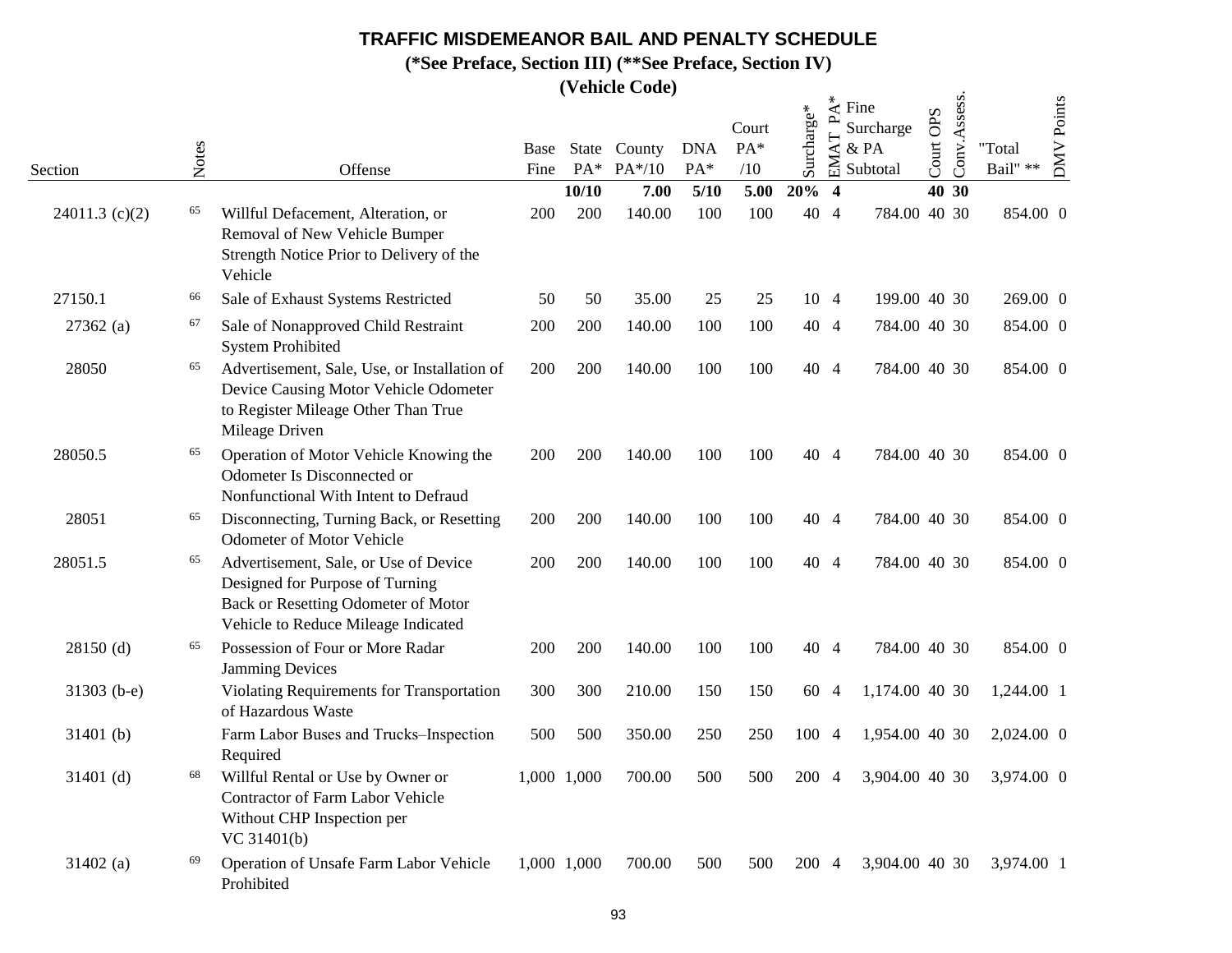**(\*See Preface, Section III) (\*\*See Preface, Section IV)**

|                   |       |                                                                                                                                               |              |                       | (Vellicie Coue)    |                   |                     |            |                                  |                                                               |              |              |                    |                   |
|-------------------|-------|-----------------------------------------------------------------------------------------------------------------------------------------------|--------------|-----------------------|--------------------|-------------------|---------------------|------------|----------------------------------|---------------------------------------------------------------|--------------|--------------|--------------------|-------------------|
| Section           | Notes | Offense                                                                                                                                       | Base<br>Fine | <b>State</b><br>$PA*$ | County<br>$PA*/10$ | <b>DNA</b><br>PA* | Court<br>PA*<br>/10 | Surcharge* | $\mathbf{r}$<br>$\Delta T$<br>EM | $\stackrel{*}{\preceq}$ Fine<br>Surcharge<br>& PA<br>Subtotal | OPS<br>Court | Conv.Assess. | "Total<br>Bail" ** | <b>DMV</b> Points |
|                   |       |                                                                                                                                               |              | 10/10                 | 7.00               | 5/10              | 5.00                | 20%        | $\overline{4}$                   |                                                               |              | 40 30        |                    |                   |
| 31403             |       | Mechanic Certification of Farm Labor<br>Vehicle Required                                                                                      | 500          | 500                   | 350.00             | 250               | 250                 | 100 4      |                                  | 1,954.00 40 30                                                |              |              | 2,024.00 0         |                   |
| 31602 $(a-c)$     |       | Transportation of Explosives-License,<br>Routes to Be Used, Stopping Specified                                                                |              | 1,000 1,000           | 700.00             | 500               | 500                 | 200 4      |                                  | 3,904.00 40 30                                                |              |              | 3,974.00 2         |                   |
| 31607 $(a)$       |       | <b>Inspection of Vehicle Required</b>                                                                                                         |              | 1,000 1,000           | 700.00             | 500               | 500                 | 200 4      |                                  | 3,904.00 40 30                                                |              |              | 3,974.00 0         |                   |
| 31609             |       | Record of Inspection Required                                                                                                                 |              | 1,000 1,000           | 700.00             | 500               | 500                 | 200 4      |                                  | 3,904.00 40 30                                                |              |              | 3,974.00 0         |                   |
| 31610 $(a-e)$     |       | Proper Equipment, Maintenance of Vehicle 1,000 1,000<br>Required                                                                              |              |                       | 700.00             | 500               | 500                 | 200 4      |                                  | 3,904.00 40 30                                                |              |              | 3,974.00 0         |                   |
| 31611             |       | Proper Maps of Route of Vehicle<br>Required                                                                                                   |              | 1,000 1,000           | 700.00             | 500               | 500                 | 200 4      |                                  | 3,904.00 40 30                                                |              |              | 3,974.00 0         |                   |
| 31612             |       | Carry and Display Shipping<br>Instructions                                                                                                    |              | 1,000 1,000           | 700.00             | 500               | 500                 | 200 4      |                                  | 3,904.00 40 30                                                |              |              | 3,974.00 0         |                   |
| 31613             |       | Prohibited Explosive Cargoes Defined                                                                                                          |              | 1,000 1,000           | 700.00             | 500               | 500                 | 200 4      |                                  | 3,904.00 40 30                                                |              |              | 3,974.00 0         |                   |
| 31614 (a,b,d,e,h) |       | <b>Transport Explosives Through Local</b><br>Route; Congested Areas; With Unenclosed,<br>Uncovered Loads; While Smoking or With<br>Open Flame |              | 1,000 1,000           | 700.00             | 500               | 500                 | 200 4      |                                  | 3,904.00 40 30                                                |              |              | 3,974.00 1         |                   |
| 31614 (c,g)       |       | Loading Explosives Without Motor<br>Stopped, Brakes Set; Vehicle<br><b>Transporting Explosives Left</b><br>Unattended                         |              | 1,000 1,000           | 700.00             | 500               | 500                 | 200 4      |                                  | 3,904.00 40 30                                                |              |              | 3,974.00 0         |                   |
| 31614(f,i)        |       | Driving With Explosives in Vehicle<br>Near/Through Fires in Passenger<br>Vehicle                                                              |              | 1,000 1,000           | 700.00             | 500               | 500                 | 200 4      |                                  | 3,904.00 40 30                                                |              |              | 3,974.00 1         |                   |
| 32000.5 $(a)$     |       | <b>Hazardous Materials</b><br>Transportation-Company Unlicensed                                                                               |              | 1,000 1,000           | 700.00             | 500               | 500                 | 200 4      |                                  | 3,904.00 40 30                                                |              |              | 3,974.00 0         |                   |
| 32000.5 $(d)$     |       | Fireworks Transportation-Failure to Carry<br>License or Present as Required                                                                   |              | 1,000 1,000           | 700.00             | 500               | 500                 | 200 4      |                                  | 3,904.00 40 30                                                |              |              | 3,974.00 0         |                   |
| 32001 $(c)$       |       | Hazardous Material-Motor Carrier<br>Directing Transportation Unlawfully                                                                       |              | 1,000 1,000           | 700.00             | 500               | 500                 | 200 4      |                                  | 3,904.00 40 30                                                |              |              | 3,974.00 0         |                   |
| 32002(a)          |       | Violations of Division 14.1 Regulations                                                                                                       |              | 1,000 1,000           | 700.00             | 500               | 500                 | 200 4      |                                  | 3,904.00 40 30                                                |              |              | 3,974.00 0         |                   |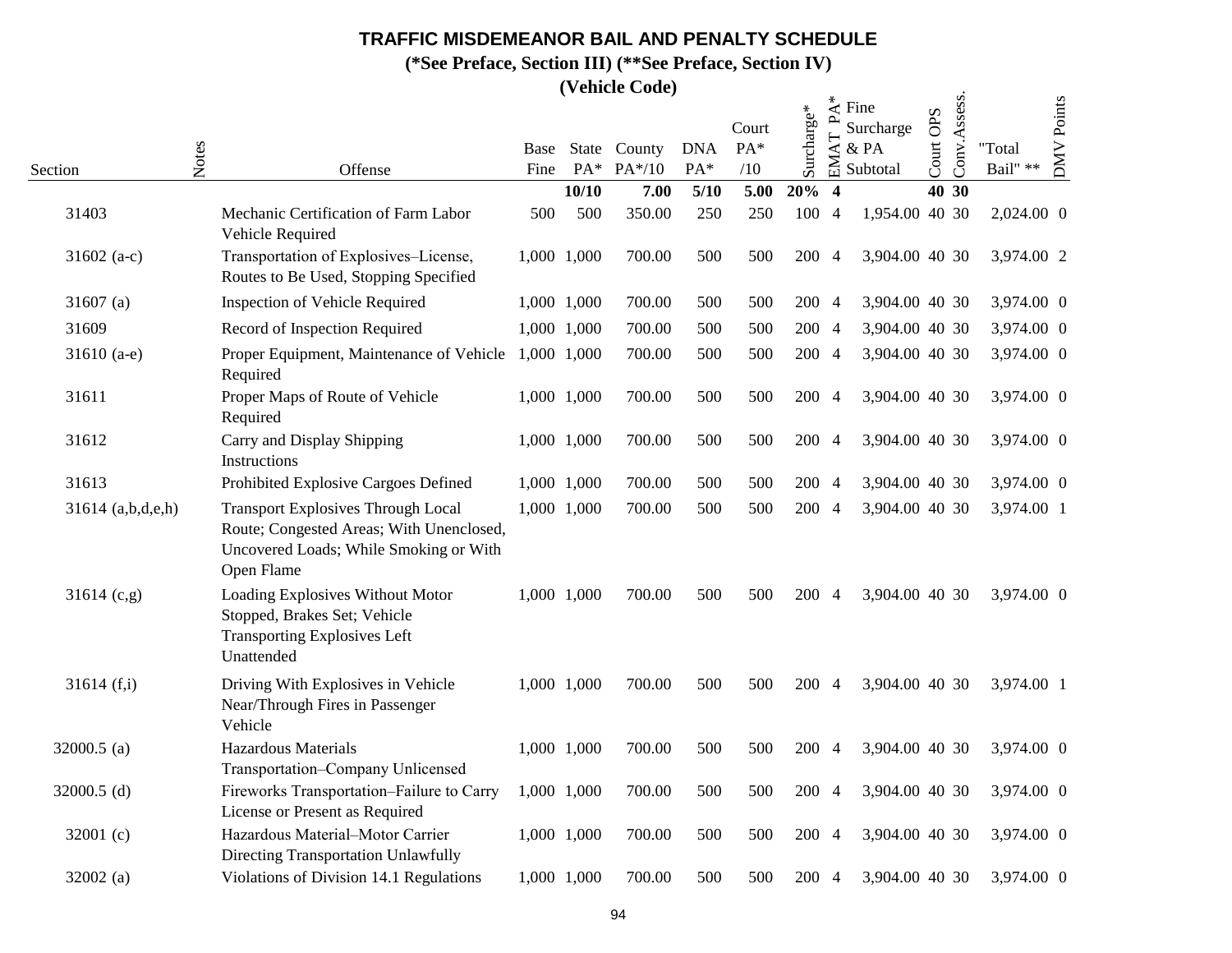**(\*See Preface, Section III) (\*\*See Preface, Section IV)**

|                   |       |                                                                                                                                         |              |                | (Venicie Coue)     |                   |                     |            |                                     |                                                               |                     |              |                            |                   |
|-------------------|-------|-----------------------------------------------------------------------------------------------------------------------------------------|--------------|----------------|--------------------|-------------------|---------------------|------------|-------------------------------------|---------------------------------------------------------------|---------------------|--------------|----------------------------|-------------------|
| Section           | Notes | Offense                                                                                                                                 | Base<br>Fine | State<br>$PA*$ | County<br>$PA*/10$ | <b>DNA</b><br>PA* | Court<br>PA*<br>/10 | Surcharge* | $\mathbf{r}$<br>$\mathsf{AT}$<br>EM | $\stackrel{*}{\preceq}$ Fine<br>Surcharge<br>& PA<br>Subtotal | <b>OPS</b><br>Court | Conv.Assess. | "Total<br>Bail" $\ast\ast$ | <b>DMV</b> Points |
|                   |       |                                                                                                                                         |              | 10/10          | 7.00               | 5/10              | 5.00                | 20%        | $\overline{\mathbf{4}}$             |                                                               |                     | 40 30        |                            |                   |
| 32002 (b)         | 70    | Unlicensed Transportation of Hazardous<br>Materials                                                                                     |              | 2,000 2,000    | 1,400.00           | 1,000             | 1,000               | 400 4      |                                     | 7,804.00 40 30                                                |                     |              | 7,874.00 0                 |                   |
| 33000             | 71    | Violation of Shipment Regulations for the<br><b>Transportation of Radioactive</b><br>Materials                                          |              | 1,000 1,000    | 700.00             | 500               | 500                 | 200 4      |                                     | 3,904.00 40 30                                                |                     |              | 3,974.00 0                 |                   |
| 34100             |       | <b>Illegal Operation of Tank Vehicle</b><br>Transporting Hazardous Waste or<br>Flammable and Combustible Liquids on a<br>Public Highway |              | 1,000 1,000    | 700.00             | 500               | 500                 | 200 4      |                                     | 3,904.00 40 30                                                |                     |              | 3,974.00 0                 |                   |
| 34501 (e)         |       | Operation of Bus Without Current<br>Inspection by CHP                                                                                   | 200          | 200            | 140.00             | 100               | 100                 | 40 4       |                                     | 784.00 40 30                                                  |                     |              | 854.00 0                   |                   |
| 34501.3 (a)       | 72    | Unlawful Scheduling of Runs by<br><b>Motor Carriers</b>                                                                                 | 200          | 200            | 140.00             | 100               | 100                 | 40 4       |                                     | 784.00 40 30                                                  |                     |              | 854.00 0                   |                   |
| 34501.12 (f)      | 73    | Unlawful Operation of Vehicle by Motor<br><b>Carrier Without Submitting Required</b><br>Application and Fees                            | 100          | 100            | 70.00              | 50                | 50                  | 20 4       |                                     | 394.00 40 30                                                  |                     |              | 464.00 0                   |                   |
| 34505 (a-c)       | 74    | Violation of Tour Bus Inspection and<br><b>Repair Requirements</b>                                                                      | 200          | 200            | 140.00             | 100               | 100                 | 40 4       |                                     | 784.00 40 30                                                  |                     |              | 854.00 0                   |                   |
| 34505.5 $(a-c)$   | 74    | Violation of Motor Carrier Vehicle<br><b>Inspection and Repair Requirements</b>                                                         | 200          | 200            | 140.00             | 100               | 100                 | 40 4       |                                     | 784.00 40 30                                                  |                     |              | 854.00 0                   |                   |
| 34505.9 (a)(4)(D) | 74    | Violation of Intermodal Roadability<br><b>Inspection Program</b>                                                                        | 200          | 200            | 140.00             | 100               | 100                 | 40 4       |                                     | 784.00 40 30                                                  |                     |              | 854.00 0                   |                   |
| 34506 (a)         | 75    | Driver's Hours of Service                                                                                                               | 500          | 500            | 350.00             | 250               | 250                 | 100 4      |                                     | 1,954.00 40 30                                                |                     |              | 2,024.00 1                 |                   |
| 34506 (b)         | 76    | Failure to Comply With Specified<br>Regulation of Hazardous Material<br>Transportation                                                  | 200          | 200            | 140.00             | 100               | 100                 | 40 4       |                                     | 784.00 40 30                                                  |                     |              | 854.00 0                   |                   |
| 34506 (c)         | 76    | Failure to Comply With Specified<br><b>Regulation of School Buses</b>                                                                   | 200          | 200            | 140.00             | 100               | 100                 |            | 40 4                                | 784.00 40 30                                                  |                     |              | 854.00 0                   |                   |
| $34506$ (d)       | 76    | Failure to Comply With Specified<br><b>Regulation of Youth Buses</b>                                                                    | 200          | 200            | 140.00             | 100               | 100                 |            | 40 4                                | 784.00 40 30                                                  |                     |              | 854.00 0                   |                   |
| 34506 (e)         | 76    | Failure to Comply With Specified<br><b>Regulation of Tour Buses</b>                                                                     | 200          | 200            | 140.00             | 100               | 100                 | 40 4       |                                     | 784.00 40 30                                                  |                     |              | 854.00 0                   |                   |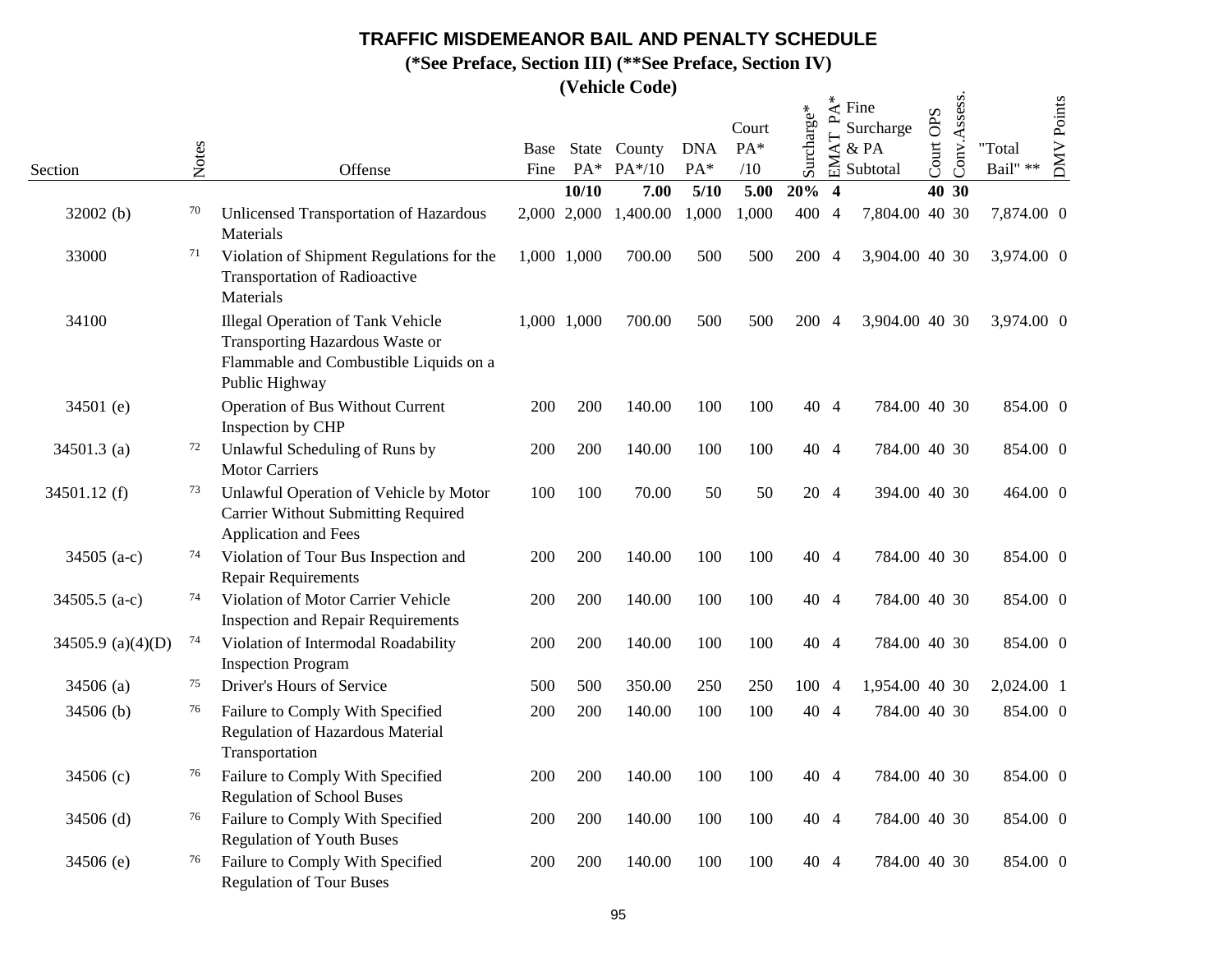**(\*See Preface, Section III) (\*\*See Preface, Section IV)**

|                | Notes |                                                                                                                                                                               | <b>Base</b> |       | State County | <b>DNA</b> | Court<br>PA*           | Surcharge* | $\overline{\phantom{a}}$<br>EMAT | $\stackrel{*}{\preceq}$ Fine<br>Surcharge<br>& PA | OPS<br>Court <sup>1</sup> | Conv.Assess. | "Total           | DMV Points       |
|----------------|-------|-------------------------------------------------------------------------------------------------------------------------------------------------------------------------------|-------------|-------|--------------|------------|------------------------|------------|----------------------------------|---------------------------------------------------|---------------------------|--------------|------------------|------------------|
| Section        |       | Offense                                                                                                                                                                       | Fine        | $PA*$ | PA*/10       | PA*        | /10                    |            |                                  | Subtotal                                          |                           |              | Bail" $\ast\ast$ |                  |
|                |       |                                                                                                                                                                               |             | 10/10 | 7.00         | 5/10       | 5.00                   | 20%        | $\overline{\mathbf{4}}$          |                                                   |                           | 40 30        |                  |                  |
| 34506 (f)      | 76    | Failure to Comply With Specified<br><b>Regulation of Described Vehicles</b>                                                                                                   | 200         | 200   | 140.00       | 100        | 100                    | 40 4       |                                  | 784.00 40 30                                      |                           |              | 854.00 0         |                  |
| 34506(g)       | 76    | Failure to Comply With Specified<br>Regulation of School Pupil Activity<br><b>Buses</b>                                                                                       | 200         | 200   | 140.00       | 100        | 100                    | 40 4       |                                  | 784.00 40 30                                      |                           |              | 854.00 0         |                  |
| $34623$ (h)    | 77    | Motor Carrier of Property Operating<br>Vehicle While Permit Suspended                                                                                                         | 200         | 200   | 140.00       | 100        | 100                    | 40 4       |                                  | 784.00 40 30                                      |                           |              | 854.00 0         |                  |
| 34623 $(i)(1)$ | 77    | Motor Carrier of Property With<br><b>Suspended Permit Allowing Any</b><br>Vehicles Subject to Suspension Based<br>on Failure to Maintain to Be Operated<br>by Another Carrier | 500         | 500   | 350.00       | 250        | 250                    | 100        | $\overline{4}$                   | 1,954.00 40 30                                    |                           |              | 2,024.00 0       |                  |
| $34623$ (i)(2) | 76    | Motor Carrier of Property Knowingly<br>Utilizing a Vehicle From a Motor Carrier<br>Whose Permit Is Suspended Based on a<br>Failure to Maintain Any Vehicle                    | 300         | 300   | 210.00       | 150        | 150                    | 60 4       |                                  | 1,174.00 40 30                                    |                           |              | 1,244.00 0       |                  |
| 35550 (a)      | 78    | Maximum Weight on Single Axle or<br>Wheels                                                                                                                                    |             |       |              |            | [See Overweight Chart] |            |                                  |                                                   |                           |              |                  | $\mathbf{0}$     |
| 35551 $(a,b)$  | 78    | Computation of Allowable Gross Weight                                                                                                                                         |             |       |              |            | [See Overweight Chart] |            |                                  |                                                   |                           |              |                  | $\overline{0}$   |
| 35551.5 (b-d)  | 78    | Violation of Gross Weight<br>Computation Method Prescribed for<br><b>Combinations Containing</b><br>Trailer/Semitrailer by More Than<br>4,500 Pounds                          |             |       |              |            | [See Overweight Chart] |            |                                  |                                                   |                           |              |                  | $\boldsymbol{0}$ |
| 35554 (a)(1)   | 79    | Gross Weight More Than 20,500<br>Pounds on Any One Axle of a Bus<br>and More Than 4,500 Pounds Over Weight<br>Limit                                                           |             |       |              |            | [See Overweight Chart] |            |                                  |                                                   |                           |              |                  | $\boldsymbol{0}$ |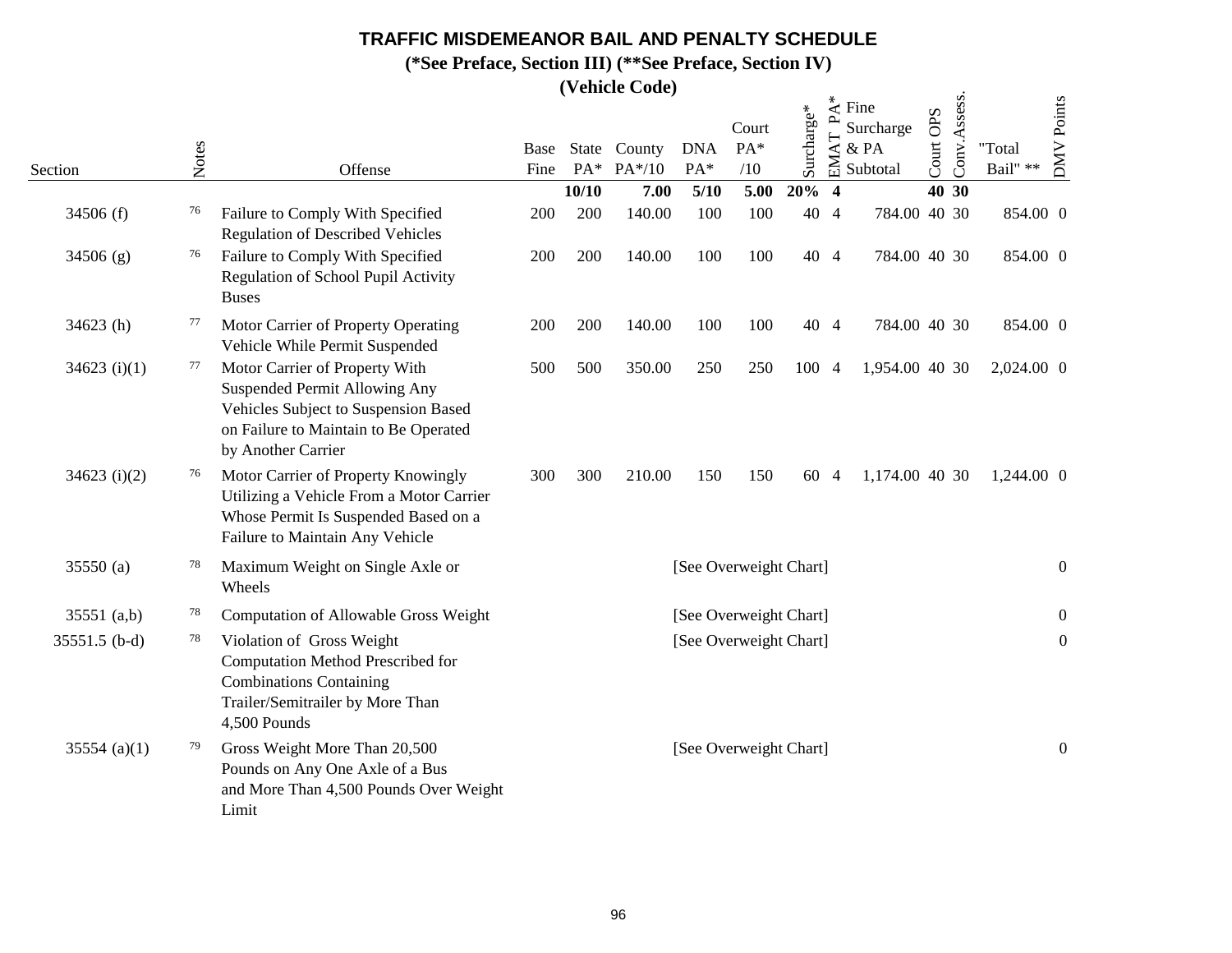**(\*See Preface, Section III) (\*\*See Preface, Section IV)**

|             |       |                                                                                                                                                                                                          |              |        | (venicie Coue)         |                   |                        |              |                                                              |                       |                       |              |                    |                   |
|-------------|-------|----------------------------------------------------------------------------------------------------------------------------------------------------------------------------------------------------------|--------------|--------|------------------------|-------------------|------------------------|--------------|--------------------------------------------------------------|-----------------------|-----------------------|--------------|--------------------|-------------------|
| Section     | Notes | Offense                                                                                                                                                                                                  | Base<br>Fine | $PA^*$ | State County<br>PA*/10 | <b>DNA</b><br>PA* | Court<br>$PA*$<br>/10  | Surcharge*   | $\stackrel{*}{\preceq}$ Fine<br>$\mathbf{r}$<br>EMAT<br>& PA | Surcharge<br>Subtotal | <b>OPS</b><br>Court ( | Conv.Assess. | "Total<br>Bail" ** | <b>DMV</b> Points |
|             |       |                                                                                                                                                                                                          |              | 10/10  | 7.00                   | 5/10              |                        | $5.00\ 20\%$ | $\overline{4}$                                               |                       | 40 30                 |              |                    |                   |
| 35554 (c)   | 79    | Operation of Transit Bus in Excess of<br>Federal Weight Limit and and More Than<br>4,500 Pounds Over Weight Limit                                                                                        |              |        |                        |                   | [See Overweight Chart] |              |                                                              |                       |                       |              |                    | $\boldsymbol{0}$  |
| 35600       | 78    | Noncompliance With Solid Tire Gross<br>Weight Limitation Standards by More Than<br>4,500 Pounds                                                                                                          |              |        |                        |                   | [See Overweight Chart] |              |                                                              |                       |                       |              |                    | $\boldsymbol{0}$  |
| 35601       | 78    | Noncompliance With Metal Tire<br>Gross Weight Limitation Standards by<br>More Than 4,500 Pounds                                                                                                          |              |        |                        |                   | [See Overweight Chart] |              |                                                              |                       |                       |              |                    | $\boldsymbol{0}$  |
| 35655(a)    | 78    | Operation of Vehicle on Highway<br><b>Containing Load Exceeding Maximum</b><br>Weight Highway Is Designed to Sustain by<br>More Than 4,500 Pounds                                                        |              |        |                        |                   | [See Overweight Chart] |              |                                                              |                       |                       |              |                    | $\boldsymbol{0}$  |
| 35712       | 78    | Violation of County Ordinance<br><b>Prohibiting Commercial Vehicles</b><br>Exceeding Certain Weight Limitations by<br>More Than 4,500 Pounds in Residential<br>Area                                      |              |        |                        |                   | [See Overweight Chart] |              |                                                              |                       |                       |              |                    | $\boldsymbol{0}$  |
| 35753 (a)   | 78    | Operation of Vehicle Over Bridge,<br>Causeway, Viaduct, Trestle, or<br>Dam in Vehicle Containing Load<br>Exceeding the Maximum Weight the<br>Structures Will Safely Sustain by<br>More Than 4,500 Pounds |              |        |                        |                   | [See Overweight Chart] |              |                                                              |                       |                       |              |                    | $\boldsymbol{0}$  |
| 35784 (a)   |       | Failure to Obey Permit Terms and<br>Designated Route for Extra-legal Load                                                                                                                                | 100          | 100    | 70.00                  | 50                | 50                     | 20 4         |                                                              | 394.00 40 30          |                       |              | 464.00 1           |                   |
| 35784 (b)   | 80    | Violation of Special Permit<br>Requirements                                                                                                                                                              | 150          | 150    | 105.00                 | 75                | 75                     |              | 30 4                                                         | 589.00 40 30          |                       |              | 659.00 1           |                   |
| 35784 (c)   |       | Extra-legal Load Not on Designated Route                                                                                                                                                                 | 100          | 100    | 70.00                  | 50                | 50                     |              | 20 4                                                         | 394.00 40 30          |                       |              | 464.00 0           |                   |
| 35784.5 (a) | 81    | Transportation of Extra-legal Load Without<br>Permit                                                                                                                                                     | 150          | 150    | 105.00                 | 75                | 75                     |              | 30 4                                                         | 589.00 40 30          |                       |              | 659.00 1           |                   |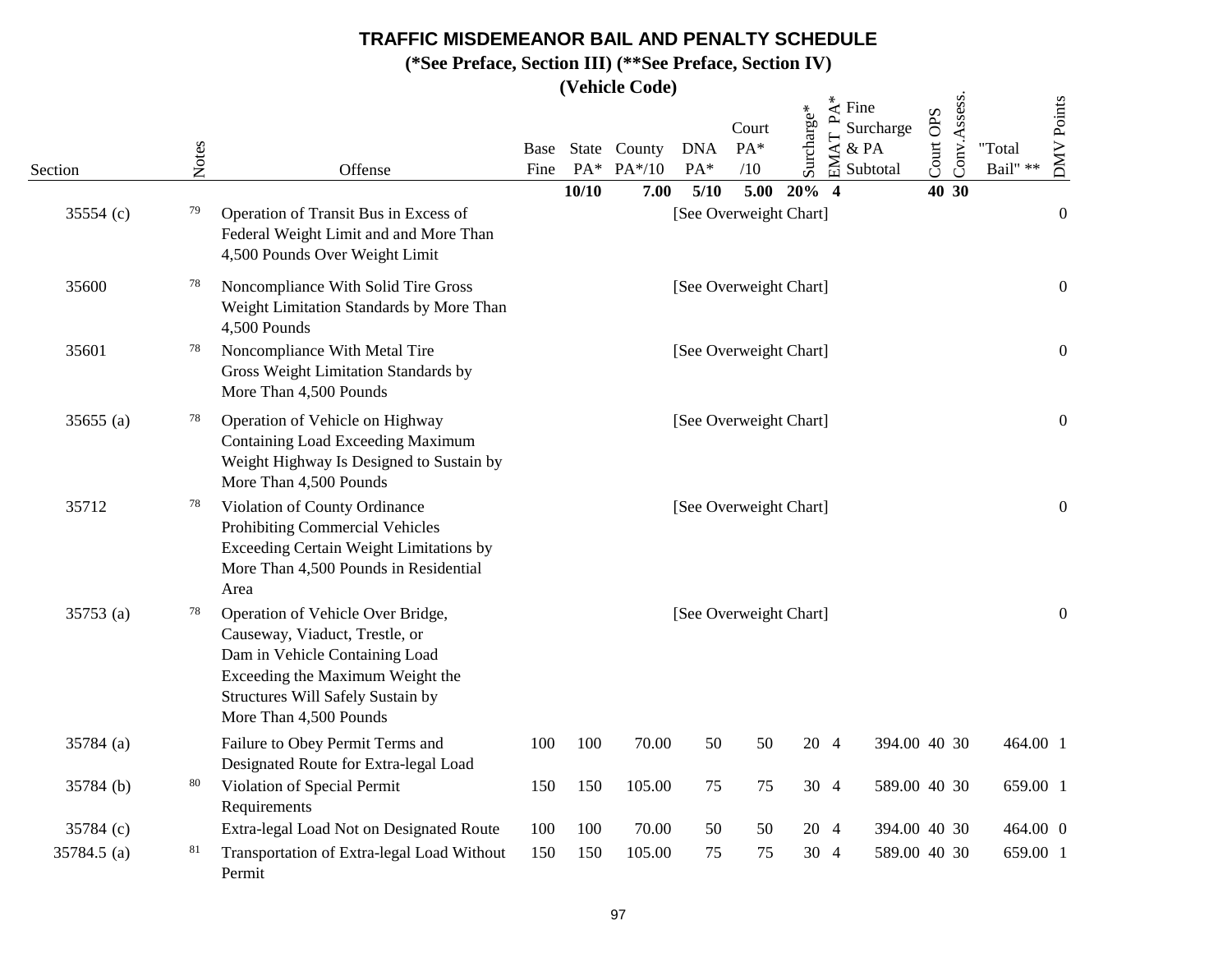**(\*See Preface, Section III) (\*\*See Preface, Section IV)**

|             |       |                                                                                                                                                                                |              |             | (venicle Coue)           |                   |                     |            |                         |                                                               |           |              |                            |                   |
|-------------|-------|--------------------------------------------------------------------------------------------------------------------------------------------------------------------------------|--------------|-------------|--------------------------|-------------------|---------------------|------------|-------------------------|---------------------------------------------------------------|-----------|--------------|----------------------------|-------------------|
| Section     | Notes | Offense                                                                                                                                                                        | Base<br>Fine | $PA^*$      | State County<br>$PA*/10$ | <b>DNA</b><br>PA* | Court<br>PA*<br>/10 | Surcharge* | ൧<br><b>AT</b><br>EN    | $\stackrel{*}{\preceq}$ Fine<br>Surcharge<br>& PA<br>Subtotal | Court OPS | Conv.Assess. | "Total<br>Bail" $\ast\ast$ | <b>DMV</b> Points |
|             |       |                                                                                                                                                                                |              | 10/10       | 7.00                     | 5/10              | 5.00                | 20%        | $\overline{\mathbf{4}}$ |                                                               |           | 40 30        |                            |                   |
| 35785 (b)   |       | Violation of Single Saw Log Hauling<br>Speed Limit of 15 MPH Over Bridge or<br>Causeway or 25 MPH on Highway                                                                   | 150          | 150         | 105.00                   | 75                | 75                  |            | 30 4                    | 589.00 40 30                                                  |           |              | 659.00 0                   |                   |
| 35786 (b)   | 82    | <b>Operation of Truck Booster Power</b><br>Unit in Noncompliance With Route<br>Specifications and Time Limitations<br>Set by Permit                                            | 100          | 100         | 70.00                    | 50                | 50                  |            | 20 4                    | 394.00 40 30                                                  |           |              | 464.00 0                   |                   |
| 35790 (g)   | 82    | Failure to Carry Appropriate Permits,<br>Certificates, and Notices Required for<br>Movement of Manufactured Homes                                                              | 100          | 100         | 70.00                    | 50                | 50                  |            | 20 4                    | 394.00 40 30                                                  |           |              | 464.00 0                   |                   |
| 35790 (h)   | 83    | Violation of Terms, Conditions, or<br>Limitations Specified in Manufactured-<br>Home Transportation Permits                                                                    | 100          | 100         | 70.00                    | 50                | 50                  |            | 20 4                    | 394.00 40 30                                                  |           |              | 464.00 0                   |                   |
| 38316 (a)   | 83    | Reckless Driving of Off-Highway<br>Motor Vehicle                                                                                                                               | 150          | 150         | 105.00                   | 75                | 75                  |            | 30 4                    | 589.00 40 30                                                  |           |              | 659.00 0                   |                   |
| 38317       | 84    | Reckless Driving of Off-Highway<br>Motor Vehicle Causing Injury                                                                                                                | 300          | 300         | 210.00                   | 150               | 150                 | 60         | $\overline{4}$          | 1,174.00 40 30                                                |           |              | 1,244.00 0                 |                   |
| 38318 (a)   | 85    | Throwing Substance at Off-Highway Motor<br>Vehicle                                                                                                                             | 300          | 300         | 210.00                   | 150               | 150                 | 60         | -4                      | 1,174.00 40 30                                                |           |              | 1,244.00 0                 |                   |
| 38318.5     | 85    | Malicious Removal or Alteration of<br>Markers or Signs                                                                                                                         | 300          | 300         | 210.00                   | 150               | 150                 | 60         | $\overline{4}$          | 1,174.00 40 30                                                |           |              | 1,244.00 0                 |                   |
| 38319       | 86    | Operation of Off-Highway Motor Vehicle<br>Likely to Cause Damage                                                                                                               | 300          | 300         | 210.00                   | 150               | 150                 | 60 4       |                         | 1,174.00 40 30                                                |           |              | 1,244.00 0                 |                   |
| 40001 $(c)$ | 86    | Violation by Employer of Out-of-<br>Service Order                                                                                                                              | 300          | 300         | 210.00                   | 150               | 150                 | 60         | -4                      | 1,174.00 40 30                                                |           |              | 1,244.00 0                 |                   |
| 40001 $(d)$ | 87    | Employer Allows, Permits, Requires,<br>or Authorizes Driver to Operate<br>Commercial Motor Vehicle in Violation of<br>Railroad-Highway Grade Crossing Statute<br>or Regulation |              | 2,000 2,000 | 1,400.00                 | 1,000             | 1,000               | 400        | $\overline{4}$          | 7,804.00 40 30                                                |           |              | 7,874.00 0                 |                   |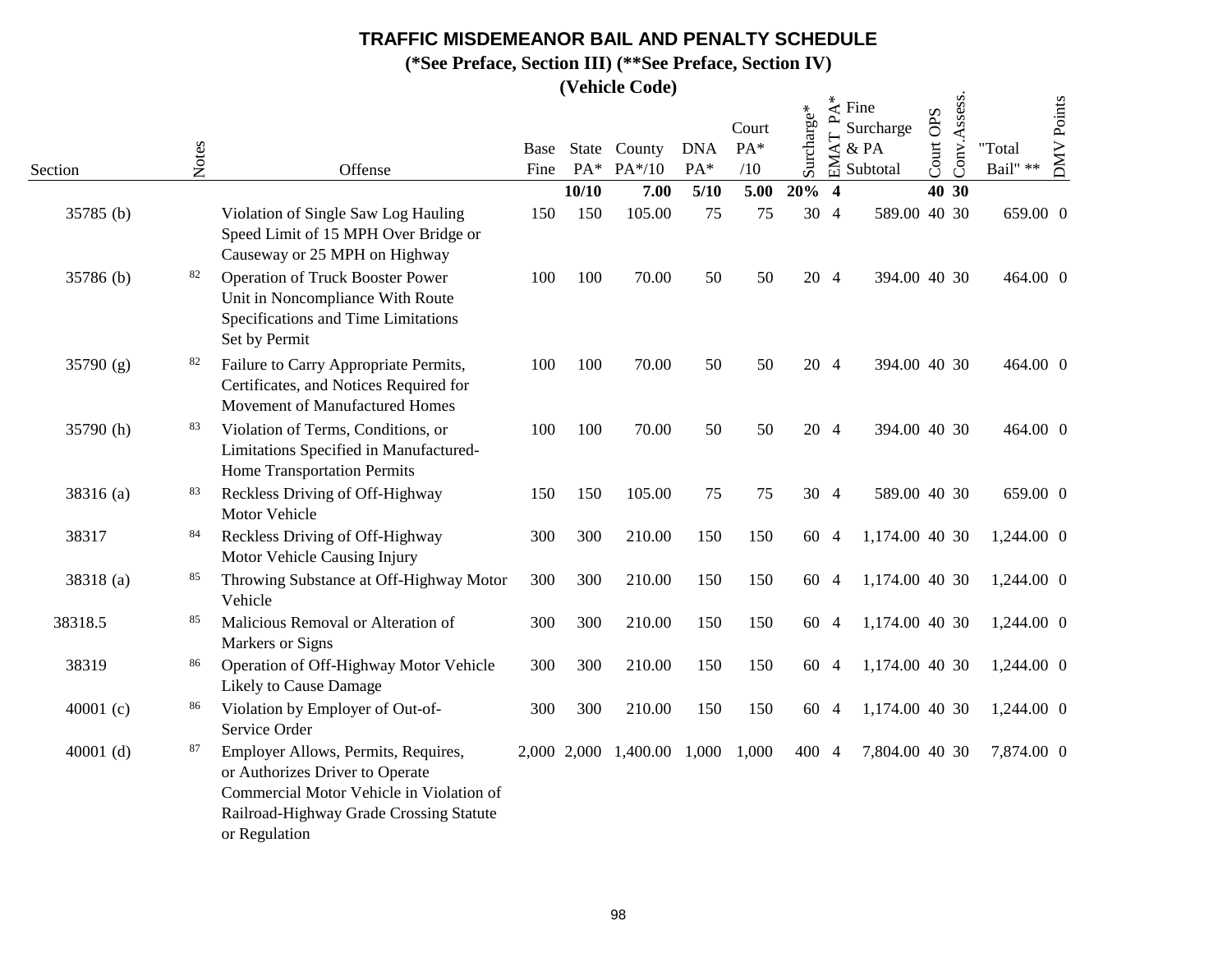**(\*See Preface, Section III) (\*\*See Preface, Section IV)**

|               |       |                                                                                                                                                                                     |              |       | $($ v chilic Couc)       |                   |                     |            |                                               |                                       |                     |              |                            |            |
|---------------|-------|-------------------------------------------------------------------------------------------------------------------------------------------------------------------------------------|--------------|-------|--------------------------|-------------------|---------------------|------------|-----------------------------------------------|---------------------------------------|---------------------|--------------|----------------------------|------------|
| Section       | Notes | Offense                                                                                                                                                                             | Base<br>Fine | $PA*$ | State County<br>$PA*/10$ | <b>DNA</b><br>PA* | Court<br>PA*<br>/10 | Surcharge* | $\stackrel{*}{\mathbf{\mathsf{A}}}$<br>EMAT P | Fine<br>Surcharge<br>& PA<br>Subtotal | <b>OPS</b><br>Court | Conv.Assess. | "Total<br>Bail" $\ast\ast$ | DMV Points |
|               |       |                                                                                                                                                                                     |              | 10/10 | 7.00                     | 5/10              | 5.00                | 20%        | $\overline{\mathbf{4}}$                       |                                       |                     | 40 30        |                            |            |
| 40005         | 88    | <b>Employer Undertakes Responding to</b><br>Employee Driver's Citation and<br>Inaction by Employer Results in Issuance<br>of Warrant for Employee                                   | 200          | 200   | 140.00                   | 100               | 100                 |            | 40 4                                          | 784.00 40 30                          |                     |              | 854.00 0                   |            |
| 40008 $(a)$   | 89    | Violation of Section 21701 or 21703<br>With Intent to Capture Physical<br>Impression of Another Person for<br><b>Commercial Purpose</b>                                             | 750          | 750   | 525.00                   | 375               | 375                 | 150 4      |                                               | 2,929.00 40 30                        |                     |              | 2,999.00 1                 |            |
| $40008$ (a)   | 89    | Violation of Section 23103 With<br>Intent to Capture Physical Impression<br>of Another Person for Commercial<br>Purpose                                                             | 750          | 750   | 525.00                   | 375               | 375                 | 150 4      |                                               | 2,929.00 40 30                        |                     |              | 2,999.00 2                 |            |
| 40008 $(b)$   | 90    | Violation of Section 21701 or 21703<br>With Intent to Capture Physical<br>Impression of Another Person for<br><b>Commercial Purpose and Causing</b><br><b>Endangerment</b> of Minor |              |       | 1,500 1,500 1,050.00     | 750               | 750                 | 300        | $\overline{4}$                                | 5,854.00 40 30                        |                     |              | 5,924.00 1                 |            |
| $40008$ (b)   | 90    | Violation of Section 23103 With<br>Intent to Capture Physical Impression<br>of Another Person for Commercial<br>Purpose and Causing Endangerment<br>of Minor                        |              |       | 1,500 1,500 1,050.00     | 750               | 750                 | 300 4      |                                               | 5,854.00 40 30                        |                     |              | 5,924.00 2                 |            |
| 40504 (b)     |       | Signing Written Promise to Appear With<br><b>False Name</b>                                                                                                                         | 250          | 250   | 175.00                   | 125               | 125                 |            | 50 4                                          | 979.00 40 30                          |                     |              | 1,049.00 0                 |            |
| 40508 $(a-c)$ |       | Violation of Promise to Appear,<br>Promise to Pay                                                                                                                                   | 50           | 50    | 35.00                    | 25                | 25                  |            | 10 4                                          | 199.00 40 30                          |                     |              | 269.00 0                   |            |
| 40519(c)      | 88    | Failure to Appear at Time of Trial After<br>Pleading Not Guilty in Writing                                                                                                          | 50           | 50    | 35.00                    | 25                | 25                  |            | 10 4                                          | 199.00 40 30                          |                     |              | 269.00 0                   |            |
| 40614         |       | Use of Fictitious Name Prohibited                                                                                                                                                   | 100          | 100   | 70.00                    | 50                | 50                  |            | 20 4                                          | 394.00 40 30                          |                     |              | 464.00 0                   |            |
| 40616         |       | Violation of Promise to Correct                                                                                                                                                     | 100          | 100   | 70.00                    | 50                | 50                  |            | 20 4                                          | 394.00 40 30                          |                     |              | 464.00 0                   |            |
| 42005 $(i)$   |       | Failure to Attend Court-Ordered TVS                                                                                                                                                 | 75           | 80    | 56.00                    | 40                | 40                  |            | 15 4                                          | 310.00 40 30                          |                     |              | 380.00 0                   |            |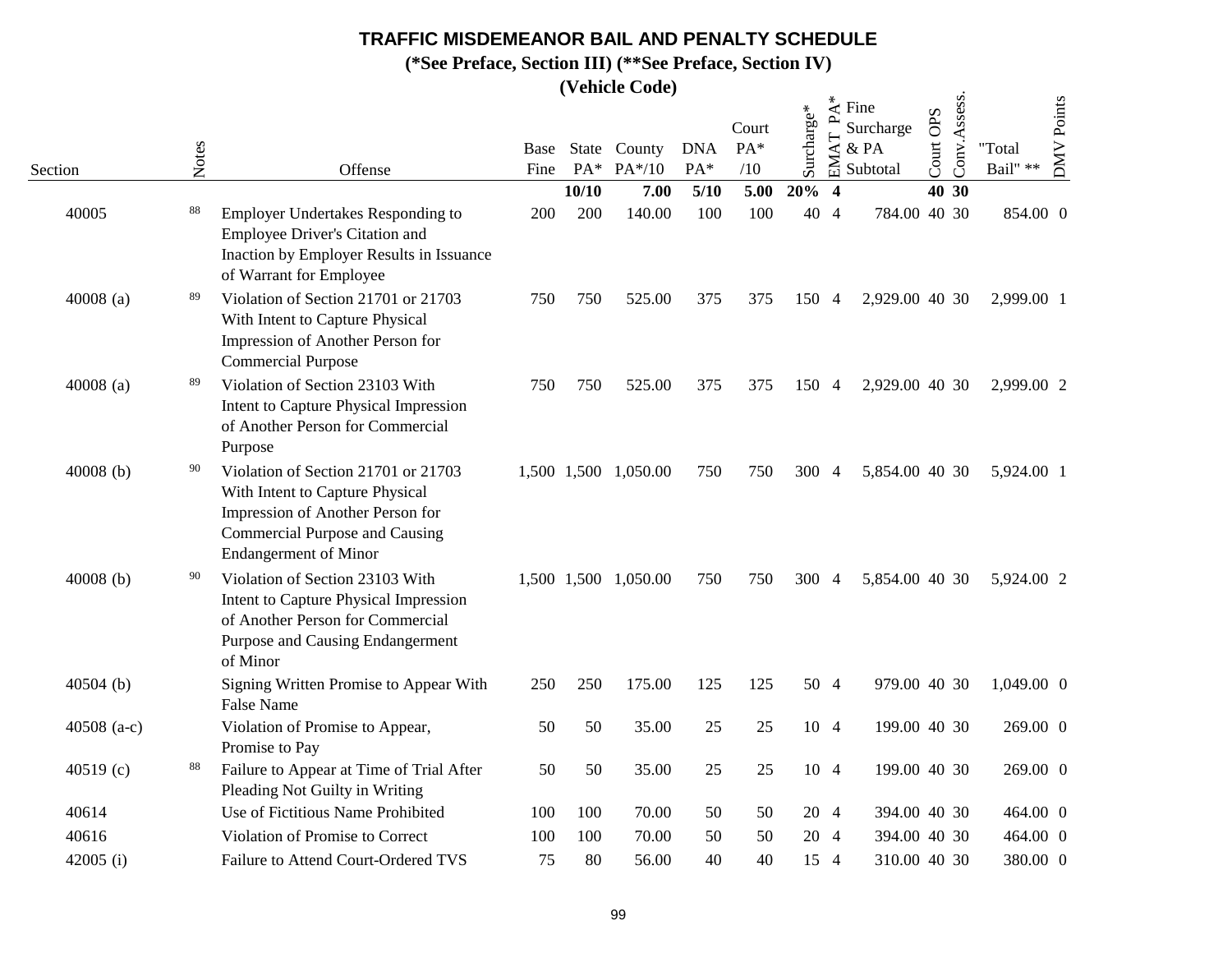**(\*See Preface, Section III) (\*\*See Preface, Section IV)**

**(Vehicle Code)**

|              |       |                                                             |              |                       | <i>(Vernere Cone)</i> |                   |            |            |                |                                      |            |         |                    |  |
|--------------|-------|-------------------------------------------------------------|--------------|-----------------------|-----------------------|-------------------|------------|------------|----------------|--------------------------------------|------------|---------|--------------------|--|
|              |       |                                                             |              |                       |                       |                   | Court      | Surcharge* | ∗<br>ല         | $\mathbf{\hat{z}}$ Fine<br>Surcharge | <b>OPS</b> | Assess. | <b>DMV</b> Points  |  |
| Section      | Notes | Offense                                                     | Base<br>Fine | <b>State</b><br>$PA*$ | County<br>$PA*/10$    | <b>DNA</b><br>PA* | PA*<br>/10 |            | ⋖<br>동         | & PA<br>Subtotal                     | Court      | Conv    | "Total<br>Bail" ** |  |
|              |       |                                                             |              | 10/10                 | 7.00                  | 5/10              | 5.00       | $20%$ 4    |                |                                      |            | 40 30   |                    |  |
|              |       | (California Code of Regulations, Title 13, Article 3)       |              |                       |                       |                   |            |            |                |                                      |            |         |                    |  |
|              |       | HAZARDOUS MATERIALS TRANSPORTATION                          |              |                       |                       |                   |            |            |                |                                      |            |         |                    |  |
| 1160.4 $(e)$ |       | <b>Inspection by Department</b>                             | 200          | 200                   | 140.00                | 100               | 100        | 40 4       |                | 784.00 40 30                         |            |         | 854.00             |  |
| $1160.4$ (g) |       | Hazardous Material Transportation License<br>Not in Vehicle | 100          | 100                   | 70.00                 | 50                | 50         | 20 4       |                | 394.00 40 30                         |            |         | 464.00             |  |
| 1161 $(a,b)$ |       | <b>Shipping Papers</b>                                      | 100          | 100                   | 70.00                 | 50                | 50         | 20 4       |                | 394.00 40 30                         |            |         | 464.00             |  |
| 1162 $(a,c)$ |       | Placards                                                    | 100          | 100                   | 70.00                 | 50                | 50         | 20 4       |                | 394.00 40 30                         |            |         | 464.00             |  |
| 1162.1       |       | Fire Extinguishers                                          | 100          | 100                   | 70.00                 | 50                | 50         | 20 4       |                | 394.00 40 30                         |            |         | 464.00             |  |
| $1163$ (a,b) |       | Shipment Preparation, Unauthorized<br>Packing               | 100          | 100                   | 70.00                 | 50                | 50         | 20 4       |                | 394.00 40 30                         |            |         | 464.00             |  |
| $1163$ (d)   |       | <b>Leaking Package</b>                                      | 200          | 200                   | 140.00                | 100               | 100        | 40 4       |                | 784.00 40 30                         |            |         | 854.00             |  |
| $1163$ (e)   |       | Maintenance of Containers                                   | 100          | 100                   | 70.00                 | 50                | 50         | 20 4       |                | 394.00 40 30                         |            |         | 464.00             |  |
| 1163.1       |       | Prohibited Transportation                                   | 300          | 300                   | 210.00                | 150               | 150        | 60         | 4              | 1,174.00 40 30                       |            |         | 1,244.00           |  |
| 1164         |       | Vehicle Loading                                             | 200          | 200                   | 140.00                | 100               | 100        | 40         | 4              | 784.00 40 30                         |            |         | 854.00             |  |
| 1166         |       | Reporting of Accident                                       | 300          | 300                   | 210.00                | 150               | 150        | 60         | $\overline{4}$ | 1,174.00 40 30                       |            |         | 1,244.00           |  |
|              |       |                                                             |              |                       |                       |                   |            |            |                |                                      |            |         |                    |  |

#### **Notes**

1 Per VC 40000.6(a): "a misdemeanor and not an infraction."

2 Per VC 40000.6(b): "a misdemeanor and not an infraction." Per VC 1808.1(f): "punished by confinement in a county jail for not more than six months, by a fine of not more than \$1,000, or by both that confinement and fine."

<sup>3</sup> Per VC 2468(c)(1): "For a first offense, by a fine of not less than \$1,000 ... ."

4 Per VC 42002.1(a): "fine not exceeding \$50 or imprisonment in the county jail not exceeding 5 days."

5 Per VC 2800.3(a): "fine of not less than \$2,000 nor more than \$10,000 ... ."

6 Fine "not less than \$1,000 nor more than \$10,000."

imposed.

7 Per VC 42002.1(a): "fine not exceeding \$50 or imprisonment in the county jail not exceeding 5 days."

8 Per VC 40000.7: "Violation ... a misdemeanor and not an infraction." Per VC 42002.1(a): "fine not exceeding \$50 or imprisonment in the county jail not

9 Per VC 4461.3 a city or county may adopt an additional penalty of \$100. PC 1465.6 requires imposition of an assessment equal to 10 percent of the fine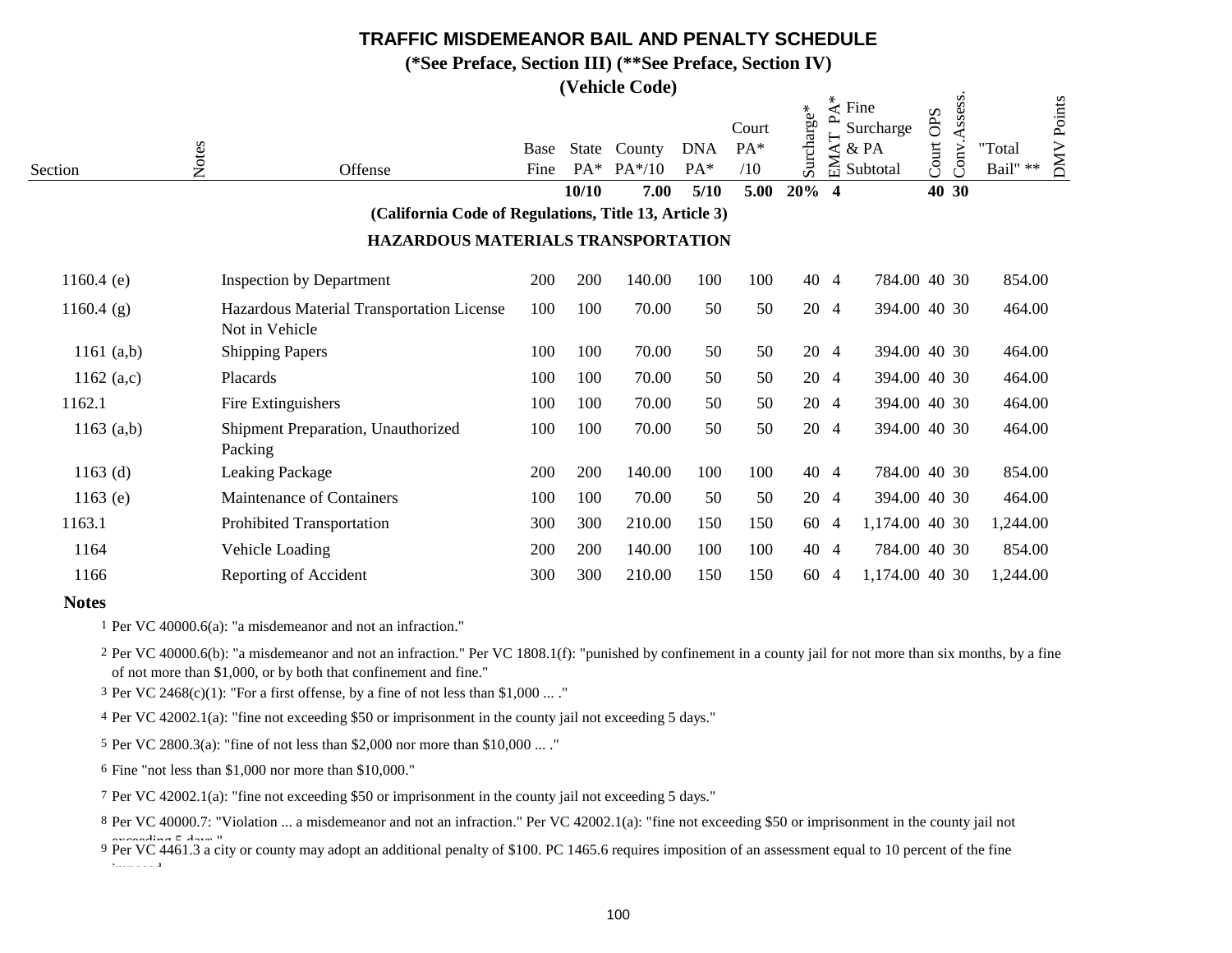**(\*See Preface, Section III) (\*\*See Preface, Section IV)**

**(Vehicle Code)**

|         |                         |       |                                  |              | Court         | $\star$<br>Ф<br>60<br>ਰਿੰ | Fine<br>Surcharge                    | $\boldsymbol{\Omega}$<br>$\approx$<br>t |       |                    | s<br>Point |
|---------|-------------------------|-------|----------------------------------|--------------|---------------|---------------------------|--------------------------------------|-----------------------------------------|-------|--------------------|------------|
| Section | Base<br>Offense<br>Fine |       | State County<br>$PA^*$ $PA^*/10$ | DNA<br>$PA*$ | $PA^*$<br>/10 | සි<br>$\sin$              | $4 \& PA$<br>$\frac{1}{11}$ Subtotal | $\cup$                                  |       | "Total<br>Bail" ** | ≲          |
|         |                         | 10/10 | 7.00                             | 5/10         | 5.00          | $20\%$ 4                  |                                      |                                         | 40 30 |                    |            |

<sup>10</sup> Per VC 4461.3 a city or county may adopt an additional penalty of \$100. PC 1465.6 requires imposition of an assessment equal to 10 percent of the fine imposed. VC 4461.5 authorizes a civil penalty of not more than \$1,500 in addition to or instead of any fine imposed.

11 VC 4463.3 authorizes a civil penalty of not more than \$1,500 in addition to or instead of any fine imposed. Per VC 4463(b): "A person who, with intent to prejudice, damage, or defraud, commits any of the following acts is guilty of a misdemeanor, and upon conviction thereof shall be punished by imprisonment in a county jail for six months, a fine of not less than \$500 and not more than \$1,000, or both that fine and imprisonment, which penalty shall not be suspended: (1) Forges, counterfeits, or falsifies a disabled person placard or a comparable placard relating to parking privileges for disabled persons provided for by a foreign jurisdiction, or forges, counterfeits, or falsifies a disabled person placard with intent to represent it as issued by the department. (2) Passes, or attempts to pass, as true and genuine, a false, forged, or counterfeit disabled person placard knowing it to be false, forged, or counterfeited. (3) Acquires, possesses, sells, or offers

12 Per VC 4463(c): "A person who, with fraudulent intent, displays or causes or permits to be displayed a forged, counterfeited, or false disabled person placard, ... is guilty of a misdemeanor punishable by imprisonment in a county jail for six months, a fine of not less than \$250 and not more than \$1,000, or both that fine and imprisonment, which penalty shall not be suspended." PC 1465.6 requires imposition of an assessment equal to 10 percent of the fine imposed.

<sup>13</sup> Per VC 40000.7: "Violation ... a misdemeanor and not an infraction ... when committed by a dealer or any person while a dealer within the last 12 months." Per VC 5753(e), failure of licensed dealer to comply with subdivisions (c) and (d) shall result in payment to the transferee of \$25 per day for each day that the requirements of subdivisions (c) and (d) remain unsatisfied, not to exceed a maximum payment of \$2,500. If the legal owner or lessor fails to pay this amount within 60 days following written demand by the transferee, the amount shall be trebled, not to exceed a maximum payment of \$7,500, and the transferee shall be entitled to costs and reasonable attorney's fees incurred in any court action brought to collect the payment. The right to recover these payments is cumulative with and is not in substitution or derogation of any remedy otherwise available at law or equity.

<sup>14</sup> Per VC 40000.7: "Violation ... a misdemeanor, and not an infraction ... when committed by a dealer or any person while a dealer within the last 12 months."

15 Per VC 40000.7: "Violation ... a misdemeanor and not an infraction."

16 Per VC 40000.7: "Violation ... is a misdemeanor and not an infraction … when committed by any person with intent to defraud."

<sup>17</sup> Per VC 40000.9: "Violation ... a misdemeanor and not an infraction." Per VC 10501(b): "If a person has been previously convicted of a violation of subdivision (a), he or she is punishable by imprisonment pursuant to subdivision (h) of Section 1170 of the Penal Code for 16 months or two or three years, or in a county

18 Per VC 40000.9: "Violation ... a misdemeanor and not an infraction."

- 19 Per VC 40000.9: "Violation ... a misdemeanor and not an infraction." VC 10751 authorizes seizure, impoundment, sale, or destruction of vehicle.
- <sup>20</sup> Per VC 10851(a): "... punished by imprisonment in a county jail for not more than one year or pursuant to subdivision (h) of Section 1170 of the Penal Code or by a fine of not more than \$5,000, or by both the fine and imprisonment."
- 21 Per VC 10851.5: "any person who is a party or accessory to or an accomplice in an unauthorized taking or stealing is guilty of a misdemeanor, and upon conviction thereof shall be punished by imprisonment in the county jail for not less than six months or by a fine of not less than \$1,000 or by both such fine and
- 22 Per VC 40000.9: "Violation ... a misdemeanor and not an infraction."
- 23 Per VC 10854: "fine of not exceeding \$1,000 or imprisonment in the county jail for not exceeding 1 year or by both."
- 24 Per VC 40000.11: "Violation ... a misdemeanor and not an infraction."
- 25 Per VC 12110(d)(1): "... fine of not more than \$5,000 ... ."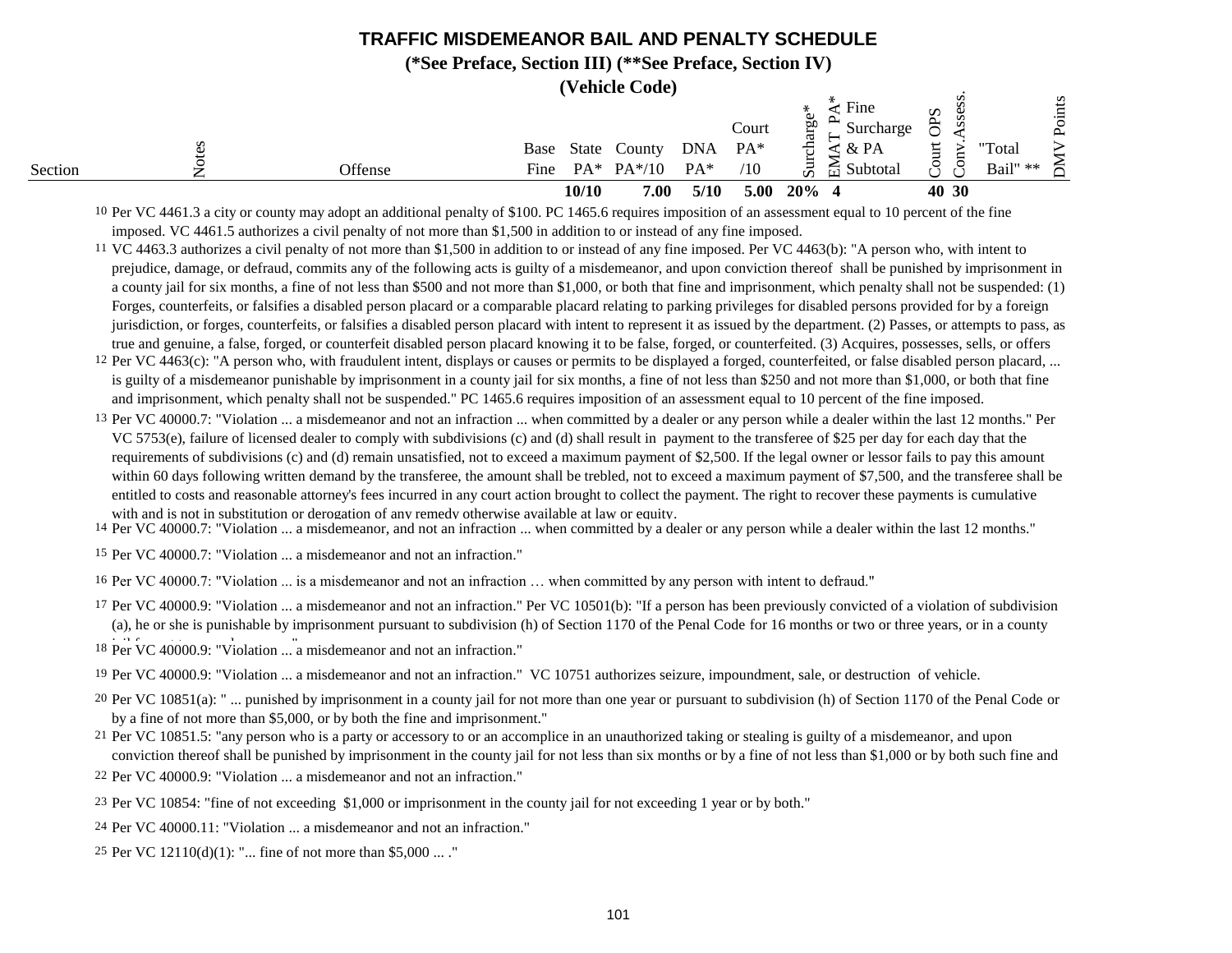**(\*See Preface, Section III) (\*\*See Preface, Section IV)**

**(Vehicle Code)**

|         |         |      |       | <i>v</i> chicic Couc |            |       | ∗               | Fine           | Ω         |              |          | Points |
|---------|---------|------|-------|----------------------|------------|-------|-----------------|----------------|-----------|--------------|----------|--------|
|         |         |      |       |                      |            | Court | æ               | Surcharge      | $\approx$ | s            |          |        |
|         |         | Base | State | County               | <b>DNA</b> | $PA*$ | char            | $\propto$ PA   | ↩         |              | "Total   |        |
| Section | Offense | Fine |       | $PA^*$ $PA^*/10$     | $PA*$      | /10   | S <sub>UT</sub> | Subtotal<br>ਜ਼ | Ļ,        | $\mathbf{r}$ | Bail" ** | ≂      |
|         |         |      | 10/10 | 7.00                 | 5/10       | 5.00  | 20%             |                |           | 40 30        |          |        |

<sup>26</sup> Per VC 13004.1(b): "(1) ... fine of not less than \$250 and not more than \$1,000 and 24 hours of community service to be served when the person is not employed or is not attending school. No part of the fine or community service shall be suspended or waived. (2) In lieu of the penalties imposed under paragraph (1), the court, in its discretion, may impose a jail term of up to one year and a fine of up to \$1,000. In exercising its discretion the court shall consider the extent of the defendant's commercial motivation for the offense."

27 Per VC 14601(f), VC 14601 applies to the operation of an off-highway motor vehicle on those lands to which the Chappie-Z'berg Off-Highway Motor Vehicle Law of 1971 (Division 16.5 (commencing with VC 38000)) applies as to off-highway motor vehicles, as described in VC 38001. Fine of \$300 to \$1,000 set per VC 14601(b)(1). VC 14601(e) requires that, except in the interest of justice, when the court finds it would be inappropriate, the court shall, pursuant to VC 23575, require a person convicted of violating VC 14601(a), when the prosecution agrees to a plea of guilty or nolo contendere to a charge of violating VC 14601 in satisfaction of, or as a substitute for, an original charge of a violation of VC 14601.2, to install, for a period not to exceed three years, a certified

<sup>28</sup> Per VC 14601.1(e), VC 14601.1 applies to the operation of an off-highway motor vehicle on those lands to which the Chappie-Z'berg Off-Highway Motor Vehicle Law of 1971 (Division 16.5 (commencing with VC 38000)) applies as to off-highway motor vehicles, as described in VC 38001. Fine of \$300 to \$1,000 set per VC 14601.1(b)(1). VC 14601.1(d) requires that, except in the interest of justice, when the court finds it would be inappropriate, the court shall, pursuant to VC 23575, require a person convicted of violating VC 14601.1(a), when the prosecution agrees to a plea of guilty or nolo contendere to a charge of violating VC 14601.1 in satisfaction of, or as a substitute for, an original charge of a violation of VC 14601.2, to install, for a period not to exceed three years, a certified

- <sup>29</sup> Per VC 14601.2(j), VC 14601.2 applies to the operation of an off-highway motor vehicle on those lands to which the Chappie-Z'berg Off-Highway Motor Vehicle Law of 1971 (Division 16.5 (commencing with VC 38000)) applies as to off-highway motor vehicles, as described in VC 38001. Fine of \$300 to \$1,000 set per VC 14601.2(d)(1). VC 14601.2(h) requires that, pursuant to VC 23575, the court shall require a person convicted of a violation of VC 14601.2 to install a certified ignition interlock device on a vehicle the person owns or operates.
- 30 Per VC 14601.3(f), VC 14601.3 applies to the operation of an off-highway motor vehicle on those lands to which the Chappie-Z'berg Off-Highway Motor Vehicle Law of 1971 (Division 16.5 (commencing with VC 38000)) applies as to off-highway motor vehicles, as described in VC 38001. Per VC 14601.3(e): "Any person convicted under this section of being an habitual traffic offender shall be punished as follows: (1) Upon first conviction, by imprisonment in the county jail for 30 days and by a fine of \$1,000. (2) Upon second conviction or any subsequent offense within seven years of a prior conviction under this section, by imprisonment in the county jail for 180 days and by a fine of \$2,000. (3) Any habitual traffic offender . . .who is convicted of a violation of Section 14601.2 shall be punished by imprisonment in the county jail for 180 days and by a fine of \$2,000. The penalty in this paragraph shall be consecutive to that
- <sup>31</sup> Per VC 14601.4(d), VC 14601.4 applies to the operation of an off-highway motor vehicle on those lands to which the Chappie-Z'berg Off-Highway Motor Vehicle Law of 1971 (Division 16.5 (commencing with VC 38000)) applies as to off-highway motor vehicles, as described in VC 38001. Per 14601.4(b): "A person convicted under this section shall be imprisoned in the county jail and shall not be released upon work release, community service, or any other release program before the minimum period of imprisonment prescribed in Section 14601.2 is served." VC 14601.4(c) requires that, except in the interest of justice, when the court finds it would be inappropriate, the court shall, pursuant to VC 23575, require a person who is convicted of violating VC 14601.4 after the prosecution agrees to a plea of guilty or nolo contendere to a charge of violating VC 14601.4 in satisfaction of, or as a substitute for, an original charge of a violation of VC 14601.2 to install, for a period not to exceed three years, a certified ignition interlock device on a vehicle the person owns or operates.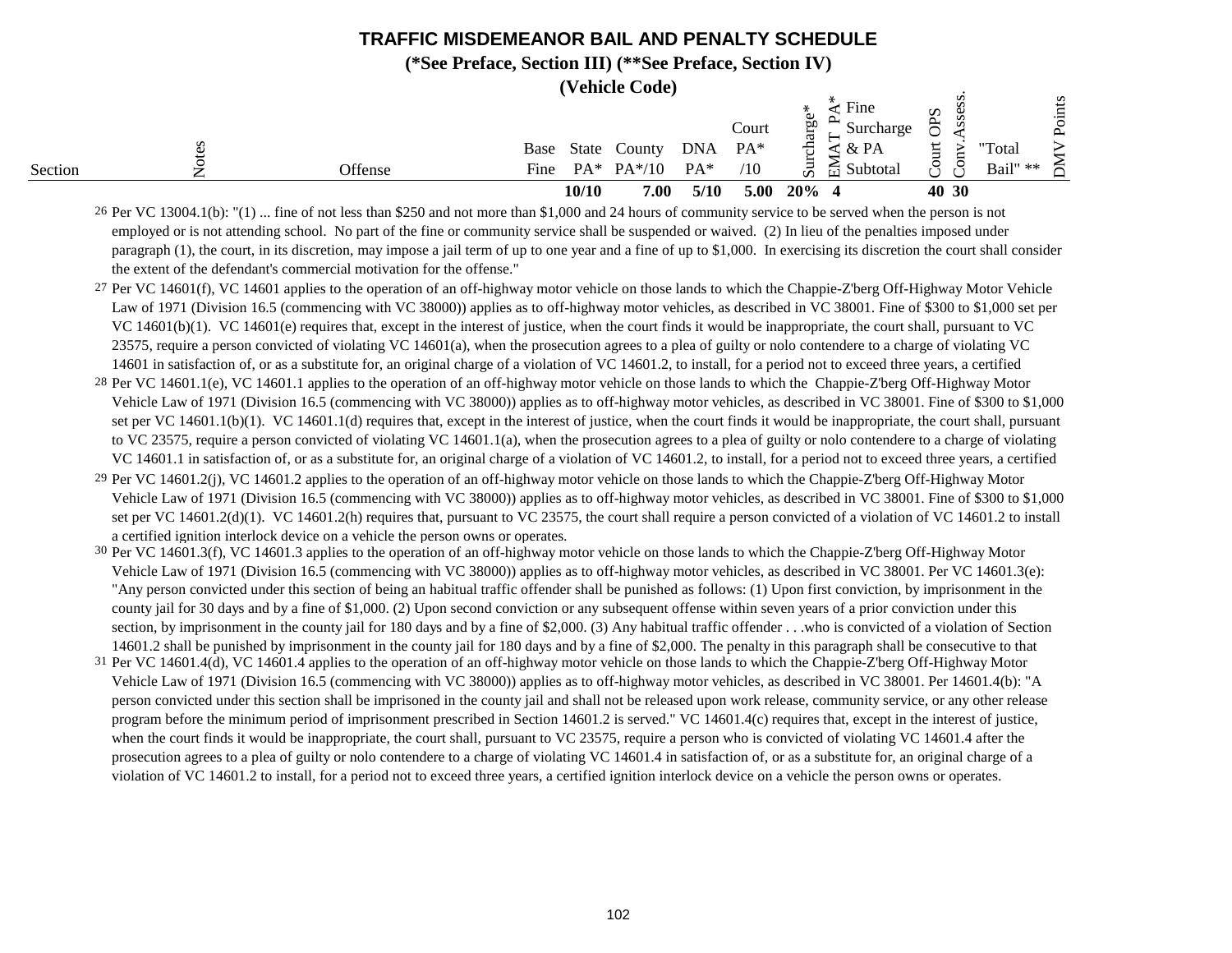#### **(\*See Preface, Section III) (\*\*See Preface, Section IV)**

**(Vehicle Code)**

|         |         |              |                 | $\mathbf v$ childe Couc) |                   |                       |                      |                                                             |                  |        |                    |                                    |
|---------|---------|--------------|-----------------|--------------------------|-------------------|-----------------------|----------------------|-------------------------------------------------------------|------------------|--------|--------------------|------------------------------------|
| Section | Offense | Base<br>Fine | State<br>$PA^*$ | County<br>$PA*/10$       | <b>DNA</b><br>PA* | Court<br>$PA*$<br>/10 | 60<br>char<br>E<br>Ď | Fine<br>Surcharge<br>& PA<br>$\overline{\boxplus}$ Subtotal | Ω<br>≍<br>←<br>پ | s<br>s | "Total<br>Bail" ** | S<br>$\overline{a}$<br>$\sim$<br>≍ |
|         |         |              | 10/10           | 7.00                     | 5/10              | 5.00                  | 20%                  |                                                             |                  | 40 30  |                    |                                    |

32 Per VC 14601.5(h), VC 14601.5 applies to the operation of an off-highway motor vehicle on those lands to which the Chappie-Z'berg Off-Highway Motor Vehicle Law of 1971 (Division 16.5 (commencing with VC 38000)) applies as to off-highway motor vehicles, as described in VC 38001. Fine of \$300 to \$1,000 set per VC 14601.5(d)(1). VC 14601.5(g) requires that, except in the interest of justice, when the court finds it would be inappropriate, the court shall, pursuant to VC 23575, require a person who is convicted of violating VC 14601.5(a) or VC 14601.5(b) after the prosecution agrees to a plea of guilty or nolo contendere to a charge of violating VC 14601.5(a) or VC 14601.5(b) in satisfaction of, or as a substitute for, an original charge of a violation of VC 14601.2 to install, for a period not to exceed three years, a certified ignition interlock device on a vehicle the person owns or operates.

33 Per VC 40000.11: "Violation ... a misdemeanor and not an infraction."

34 Per VC 14610.1(b): "(1) ... fine of not less than \$250 and not more than \$1,000 and 24 hours of community service to be served when the person is not employed or is not attending school. No part of the fine or community service shall be suspended or waived. (2) In lieu of the penalties imposed under paragraph (1), the court, in its discretion, may impose a jail term of up to one year and a fine of up to \$1,000. In exercising its discretion the court shall consider the extent of the defendant's commercial motivation for the offense."

35 Per VC 15309.5(b): "A first conviction under this section is punishable as either an infraction or a misdemeanor … . A second or subsequent conviction is punishable as a misdemeanor … ."

36 Per VC 40000.11: "Violation ... a misdemeanor and not an infraction."

37 Per VC 16030: "... punishable by a fine not exceeding \$750 or imprisonment in the county jail not exceeding 30 days, or by both ... ." Court shall suspend or restrict the driver's license for one year of persons convicted of this offense.

38 Per VC 20001(b)(1): "… punished by imprisonment in the state prison, or in a county jail for not more than one year, or by a fine of not less than \$1,000 nor more than \$10,000, or by both that imprisonment and fine."

39 Per VC 40000.13: "Violation ... a misdemeanor and not an infraction."

40 Per VC 21464: "(d) Any willful violation of subdivision (a), (b), or (c) that results in injury to, or the death of a person is punishable by imprisonment pursuant to subdivision (h) of Section 1170 of the Penal Code, or by imprisonment in a county jail for a period of not more tahn six months, and by a fine of not less than \$5,000 nor more than \$10,000. ... (f) The court shall allow the offender to perform community service designated by the court in lieu of all or part of any fine

41 Per VC 40000.13: "Violation ... a misdemeanor and not an infraction."

- 42 Per VC 40000.13: "Violation ... a misdemeanor and not an infraction." Per VC 21651(c): "Punished by imprisonment pursuant to subdivision (h) of Section 1170 of the Penal Code, or imprisonment in a county jail for a period of not more than six months."
- 43 Per VC 21655.9(e): "This section shall become inoperative on January 1, 2019, or the date the federal authorization pursuant to Section 166 of Title 23 of the 44 Per VC 21702(e). United States Code expires, or the date the Secretary of State receives the notice described in subdivision (i) of Section 5205.5, whichever occurs first, and, as of January 1, 2019, is repealed, unless a later enacted statute, that becomes operative on or before January 1, 2019, deletes or extends the dates on which it becomes

<sup>45</sup> A "serious traffic violation" as defined in VC 15210 and subject to sanctions under VC 15306 or VC 15308. Per VC 15306: "No driver may operate a commercial motor vehicle for a period of 60 days if the person is convicted, on or after January 1, 1992, of a serious traffic violation involving a commercial motor vehicle and the offense occurred within three years of a separate offense of a serious traffic violation which resulted in a conviction." Per VC 15308: "No person may operate a commercial motor vehicle for a period of 120 days if the person is convicted, on or after January 1, 1992, of a serious traffic violation involving a commercial motor vehicle and the offense occurred within three years of two or more separate offenses of serious traffic violations which resulted in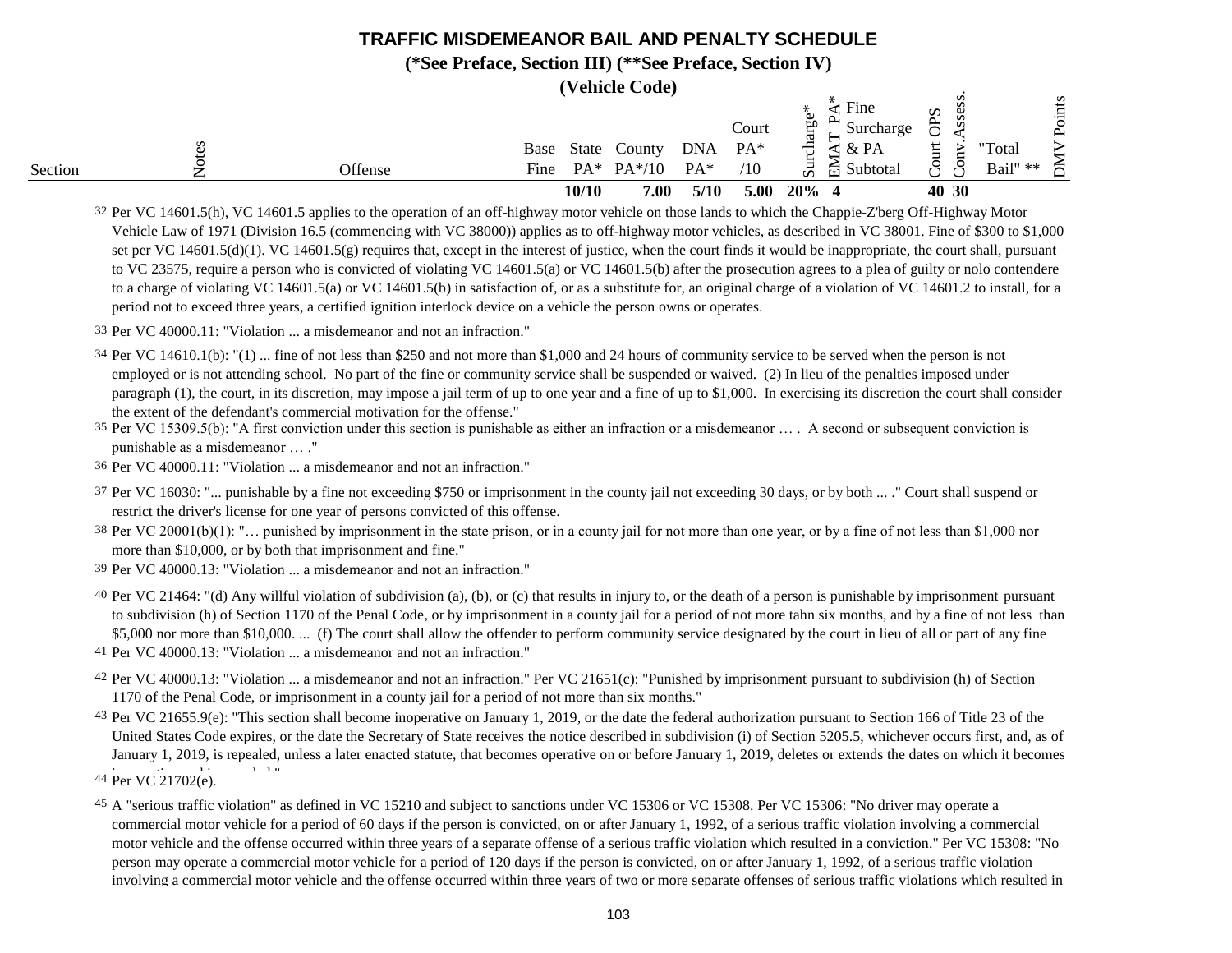#### **(\*See Preface, Section III) (\*\*See Preface, Section IV)**

**(Vehicle Code)**

|         |         |              | 10/10  | 7.00                     | 5/10                 | 5.00                  | $20\%$ 4                |                                                     | 40 30                        |                    |                 |
|---------|---------|--------------|--------|--------------------------|----------------------|-----------------------|-------------------------|-----------------------------------------------------|------------------------------|--------------------|-----------------|
| Section | Offense | Base<br>Fine | $PA^*$ | State County<br>$PA*/10$ | <b>DNA</b><br>$PA^*$ | Court<br>$PA*$<br>/10 | Ō0<br>≒<br>සි<br>$\sin$ | Surcharge<br>$\leq$ & PA<br>$\frac{1}{11}$ Subtotal | Ω<br>SS<br>₩<br>ٮ<br>$\circ$ | "Total<br>Bail" ** | oints<br>≏<br>≍ |
|         |         |              |        |                          |                      |                       |                         | Fine                                                |                              |                    | s               |

46 Per VC 40000.15: "Violation … a misdemeanor and not an infraction."

- 47 Per VC 40000.15: "Violation … a misdemeanor and not an infraction." Sen. Bill 752 (Stats. 2013, ch. 605). Per VC 22658(j)(2): "punishable by a fine of not more than \$2,500, or by imprisonment in a county jail for not more than three months, or by both that fine and imprisonment."
- 48 Per VC 40000.15: "Violation … a misdemeanor and not an infraction." Sen. Bill 752 (Stats. 2013, ch. 605). Per VC 22658(k)(3): "punishable by a fine of not more than \$2,500, or by imprisonment in a county jail for not more than three months, or by both that fine and imprisonment."

49 Per VC 40000.15: "Violation … a misdemeanor and not an infraction." Sen. Bill 752 (Stats. 2013, ch. 605). Per VC 22658(*l* )(4): "punishable by a fine of not more than \$2,500, or by imprisonment in a county jail for not more than three months, or by both that fine and imprisonment."

50 Per VC 23103(c): "Except as provided in section 40008, ... punished by imprisonment in a county jail for not less than five days nor more than 90 days or by a fine of not less than \$145 nor more than \$1,000, or by both that fine and imprisonment, except as provided in Section 23104 or 23105."

51 Per VC 23104(a): "imprisonment in the county jail for not less than 30 days nor more than six months or by a fine of not less than \$220 nor more than \$1,000, or by both the fine and imprisonment" for reckless driving causing bodily injury.

- 52 Per VC 23104(b): "Any person convicted of reckless driving which proximately causes great bodily injury, as defined in Section 12022.7 of the Penal Code, to any person other than the driver, who previously has been convicted of a violation of Section 23103, 23104, 23109, 23152, or 23153, shall be punished by imprisonment pursuant to subdivision (h) of Section 1170 of the Penal Code, by imprisonment in the county jail for not less than 30 days nor more than six months or by a fine of not less than \$220 nor more than \$1,000 or by both the fine and imprisonment."
- 53 Per VC 23105(a): Reckless driving causing loss of consciousness, concussion, bone fracture, protracted loss or impairment of function of a bodily member or organ, a wound requiring extensive suturing, a serious disfigurement, brain injury, or paralysis is "punished by imprisonment pursuant to subdivision (h) of Section 1170 of the Penal Code, or imprisonment in a county jail for not less than 30 days nor more than six months, or by a fine of not less than \$220 nor more than \$1,000, or by both that fine and imprisonment."
- 54 Per VC 23109(e)(1): "A person convicted of a violation of subdivision (a) shall be punished by imprisonment in a county jail for not less than 24 hours nor more than 90 days or by a fine of not less than \$355 nor more than \$1,000, or by both that fine and imprisonment. The person shall also be required to perform 40
- 55 Per VC 23109(i): "punished by imprisonment in a county jail for not more than 90 days or by a fine of not more than \$500 or by both that fine and
- <sup>1</sup>/<sub>56</sub> Per VC 23109(e)(2): "punishable by imprisonment in a county jail for not less than 30 days nor more than six months or by a fine of not less than \$500 nor more than \$1000, or by both the fine and imprisonment."
- 57 Per VC 23109.1(a): a speed contest causing loss of consciousness, concussion, bone fracture, protracted loss or impairment of function of a bodily member or organ, a wound requiring extensive suturing, a serious disfigurement, brain injury, or paralysis is "punished by imprisonment pursuant to subdivision (h) of Section 1170 of the Penal Code, or imprisonment in a county jail for not less than 30 days nor more than six months, or by a fine of not less than \$500 nor more than \$1,000, or by both that fine and imprisonment."
- <sup>58</sup> Per PC 1463.14(b), the county board of supervisors may authorize an additional penalty in the amount equal to the cost of testing, less \$50 deposited with the county treasurer per PC 1463.14(a). \$390 minimum base fine per VC 23536 and VC 23538. The "Total Bail" must be distributed in accordance with statutory distribution pursuant to PC 1463.001,1463.14,1463.16, 1463.18, 1464, and 1465.7; GC 70372, 70375, 76000, 76000.5, 76104.6, and 76104.7; and the accounting guidelines contained in Chapter 5, "Revenue Distribution," of the California State Controller's *Manual of Accounting and Auditing Guidelines for*
- 59 *Trial Courts.* Base fine for first offense per VC 23554 and VC 23556. Per PC 1463.14(b), the county board of supervisors may authorize an additional penalty in the amount equal to the cost of testing, less \$50 deposited with the county treasurer per PC 1463.14(a).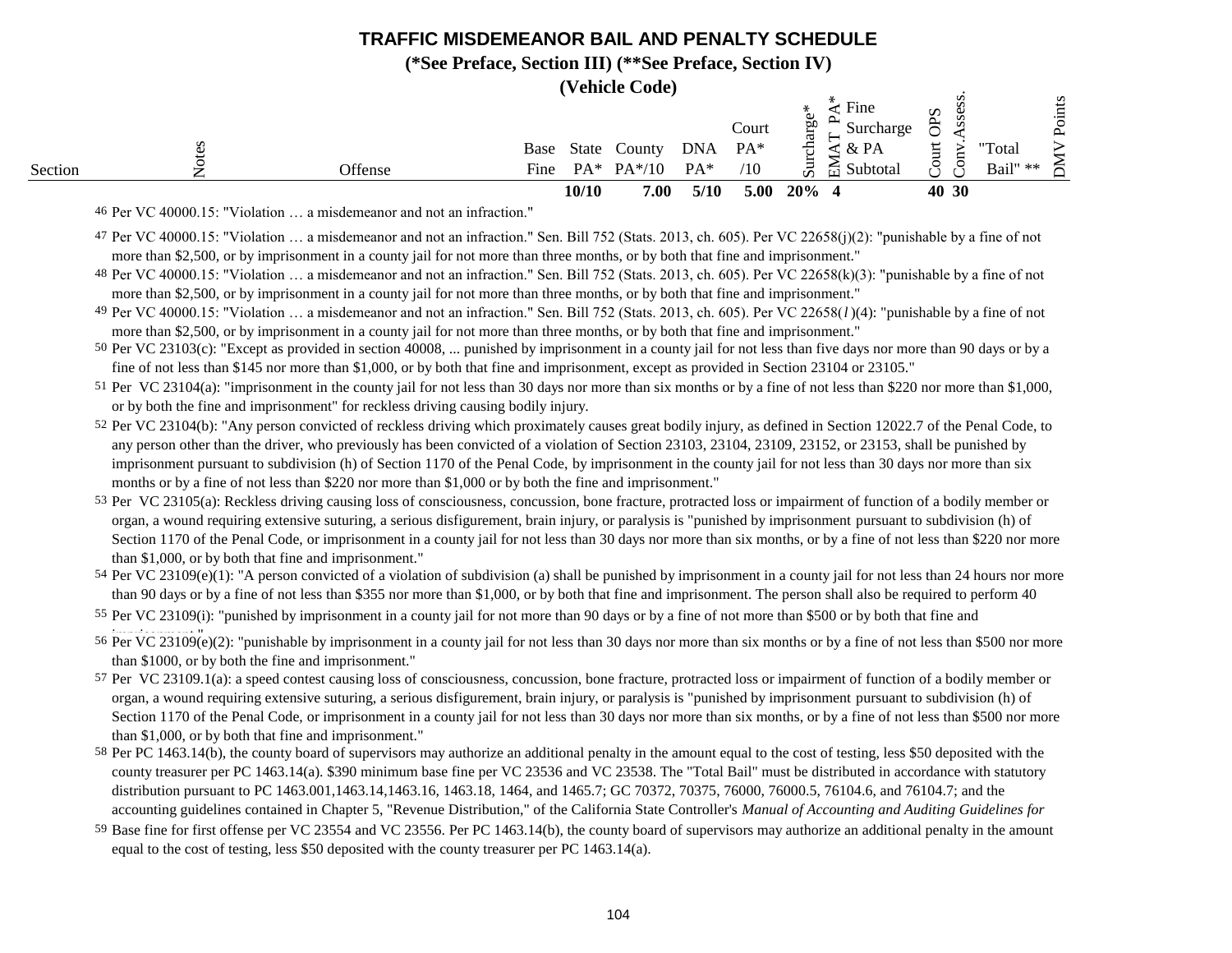#### **(\*See Preface, Section III) (\*\*See Preface, Section IV)**

**(Vehicle Code)**

|         |                                                                                                                                                                   |         | Base |        | State County | <b>DNA</b> | Court<br>$PA*$ | ЬΩ<br>ਚੌ | Fine<br>Surcharge<br>$\leq$ & PA |                             | "Total   | S |
|---------|-------------------------------------------------------------------------------------------------------------------------------------------------------------------|---------|------|--------|--------------|------------|----------------|----------|----------------------------------|-----------------------------|----------|---|
| Section |                                                                                                                                                                   | Offense | Fine | $PA^*$ | $PA*/10$     | $PA*$      | /10            | JЩ       | $\approx$ Subtotal               | $\mathcal{C}_{\mathcal{A}}$ | Bail" ** | ⋲ |
|         |                                                                                                                                                                   |         |      | 10/10  | 7.00         | 5/10       | 5.00           | $20\%$ 4 |                                  | 40 30                       |          |   |
|         | $60$ Per VC 23224(e): "Any person convicted for a violation of subdivision (a) or (b)  shall be punished upon conviction by a fine of not more than \$1,000 or by |         |      |        |              |            |                |          |                                  |                             |          |   |

imprisonment in the county jail for not more than six months, or by both the fine and imprisonment."

61 Per VC 23247(f): Punishment shall be imprisonment for not more than six months or by a fine of not more than \$5,000 or both.

62 Per VC 23573(i): "… punished by imprisonment in the county jail for not more than six months or by a fine of not more than \$5,000 or by both that fine and imprisonment."

 $63$  Per VC 40000.15: "Violation ... a misdemeanor and not an infraction." Per VC 24002.5(b): " ... a fine of not less than \$1,000 and not more than \$5,000 ... . No part of any fine imposed ... may be suspended."

64 Per VC 40000.15: "Violation ... a misdemeanor and not an infraction." Per VC 24011.3(c)(1): "fine of not more than \$500."

65 Per VC 40000.15: "Violation ... a misdemeanor and not an infraction."

66 Vehicle Code section 27150.1 authorizes citation as a misdemeanor. Penal Code sections 17 and 19.8 allow charging VC 27150.1 as an infraction with a fine of

 $67 \text{ Per } VC 27362(a)(1)$ : "... fine not exceeding \$400 ... ."

68 Per VC 31404: "Any person who operates, or any owner or farm labor contractor who knowingly allows the operation of, a farm labor vehicle in violation of 69 Per VC 31402(b): " ... fine of not less than \$1,000 and not more than \$5,000 ... . No part of any fine imposed ... may be suspended." subdivision (b) or (d) of Section 31401 or Section 31402 or 31403 is guilty of a misdemeanor. When a person has been convicted of willfully violating those provisions, the person shall, in addition, be fined not less than \$1,000 for each violation, and no part of the fine may be suspended. If passengers are in the vehicle at the time of the violation, the person shall, in addition, be fined \$500 for each passenger, not to exceed a total of \$5,000 for each violation, and no part of this fine may be suspended. As used in this section, the terms 'knowingly' and 'willfully' have the same meaning as prescribed in Section 7 of the Penal

70 Per VC 32002(b): "... a violation of this subdivision shall be punished ... by a fine of not less than \$2,000 ... ."

71 Per VC 40000.19: "Violation … a misdemeanor and not an infraction."

- 72 Per VC 40000.21: Violation "... a misdemeanor and not an infraction." Per VC 34501.3(c) : "For a violation of paragraph (2) of subdivision (a), a first offense is punishable by a fine of not more than \$1,000; a second offense by a fine of not more than \$2,500, and a third or subsequent offense by a fine of not more than
- 73 Per VC 40000.22(a): A violation of "subdivision (f) of Section 34501.12 … relating to applications for inspections is a misdemeanor and not an infraction. ... (c)This section shall remain in effect only until January 1, 2016 ... ."

74 Per VC 40000.21: Violation "... a misdemeanor and not an infraction."

75 Per VC 42001.3(b).

- 76 Per VC 40000.21: Violation "... a misdemeanor and not an infraction."
- 77 Per VC 40000.22(b): Violation "... a misdemeanor and not an infraction."
- 78 Per VC 40000.23: "Violation ... a misdemeanor and not an infraction … except in case of weight violations where the amount of excess weight is less than 4,501

<sup>79</sup> Per VC 40000.23: "Violation ... a misdemeanor and not an infraction ... except in case of weight violations where the amount of excess weight is less than 4,501 pounds."